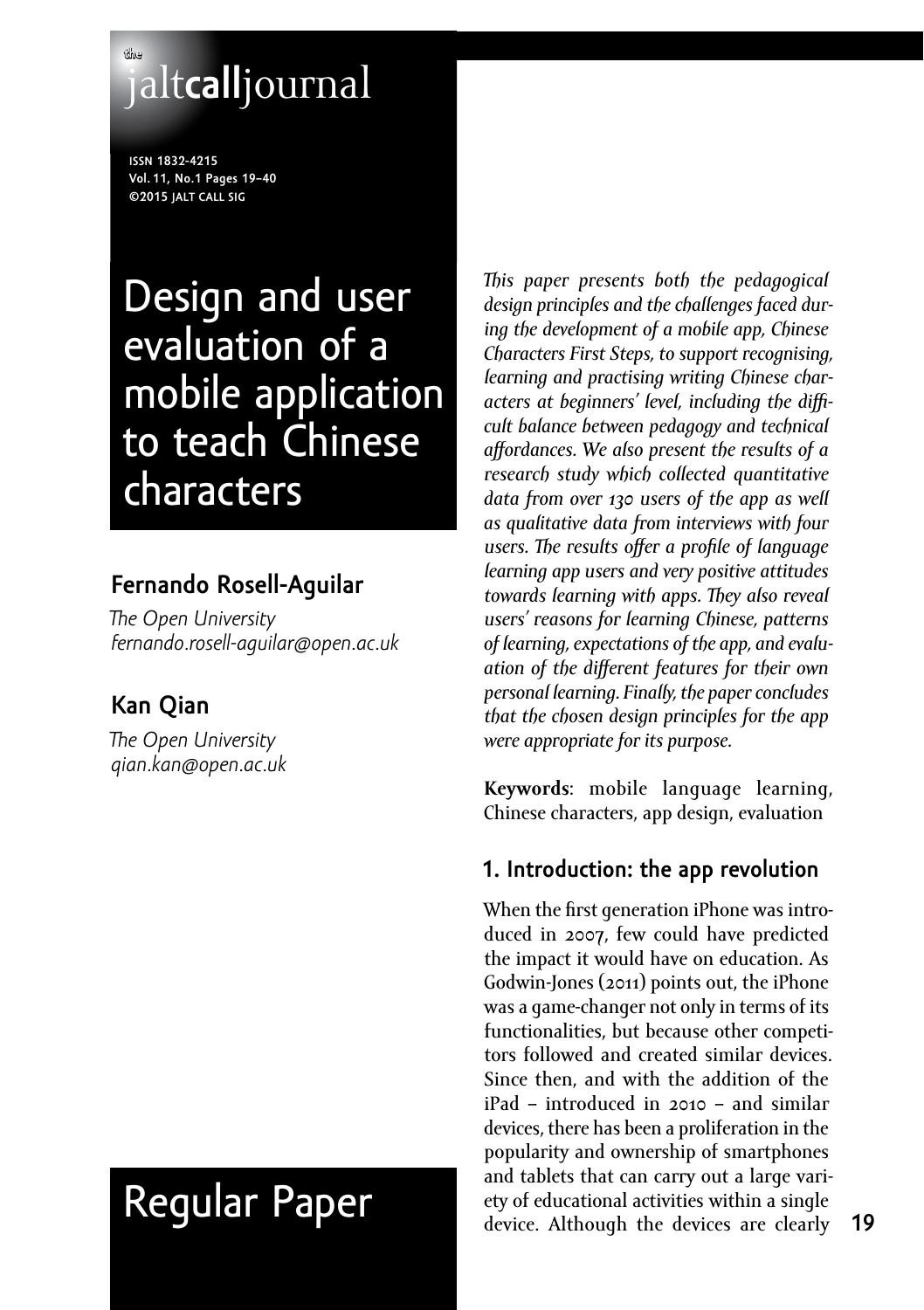necessary for this to happen, the other pillar of this revolution in mobile learning is the availability of the apps developed to be used with them.

As soon as these apps were released, educators began to see the potential for teaching using such devices, including ubiquitous learning opportunities, ease of use, collaboration, content generation, and productivity enhancement (Murphy, 2011). But does this potential become reality? And what are the implications for language learning in general and for more complex languages such as Chinese?

#### **2. Literature review**

This section will present the challenges of learning Chinese, current theory on the use of mobile apps for language learning, and the evidence found so far in research studies about their efficacy for teaching and learning Chinese.

## *2.1 Challenges of learning Chinese*

It is well established in the research of teaching Chinese as a foreign language (CFL) that, due to its unique features, it presents the following key challenges to language teachers and learners: i) tones; ii) character recognition and writing; iii) lack of obvious correspondence between the character script and the sound (Hu, 2010; Liang & van Heuven, 2007; Wang & Kirkpatrick, 2012). Tones and characters are two of the biggest hurdles at beginners' level (Liang & van Heuven, 2007; Jongman et al, 2006; Hu, 2010; Xiao, 2010). Not only are there too many similar sounding words in Chinese (Lü, C, 2010), but also many words sound exactly the same (with the same syllables and same tones) but mean different things and have different character representations. Learning characters is crucial in meaning identification. However, characters are perceived as difficult because of their sheer number (Hu, 2010) and complexity of strokes (on average a character consists of about 12 strokes). Many beginners, face-to-face or learning at distance, feel that they are learning two systems at the same time – pinyin (phonetic transcription of the characters) and characters. In this process, they need to do four mappings (see Table 1 with an example for the word for 'west'):

Although there has been extensive research looking into character learning strategies (Ke, 1998; Lu, 2009; Yin, 2003) as well as issues concerning tone production and recognition (Liang & van Heuven, 2007; Jongman et al, 2006; Hu, 2010), not many researches have looked into the effective use of new technologies to support and engage learners in doing the four mappings as illustrated in Table 1.

## *2.2 Apps for language learning*

**2.2.1 Potential and challenges.** Many authors have highlighted the potential of smartphone and tablet devices as well as mobile apps for language learning, based on the theoretical principles and evidence from the field of Mobile-Assisted Language Learning (MALL) (Burston, 2014; Godwin-Jones, 2011; Golonka et al, 2012; Kim & Kwon, 2012; Kim, 2013; Lafford, 2011; Lys, 2013; Shinagawa, 2012; Sweeney & Moore, 2012; Yang & Xie, 2013). This potential derives from features such as larger screen size, responsive touch screen, enhanced text-entry, high-quality audio and video playback, picture, video and audio recording and editing, voice recognition, enlarged storage, faster connectivity, gps, accelerometers and Bluetooth connections (Godwin-Jones, 2011), all within one device.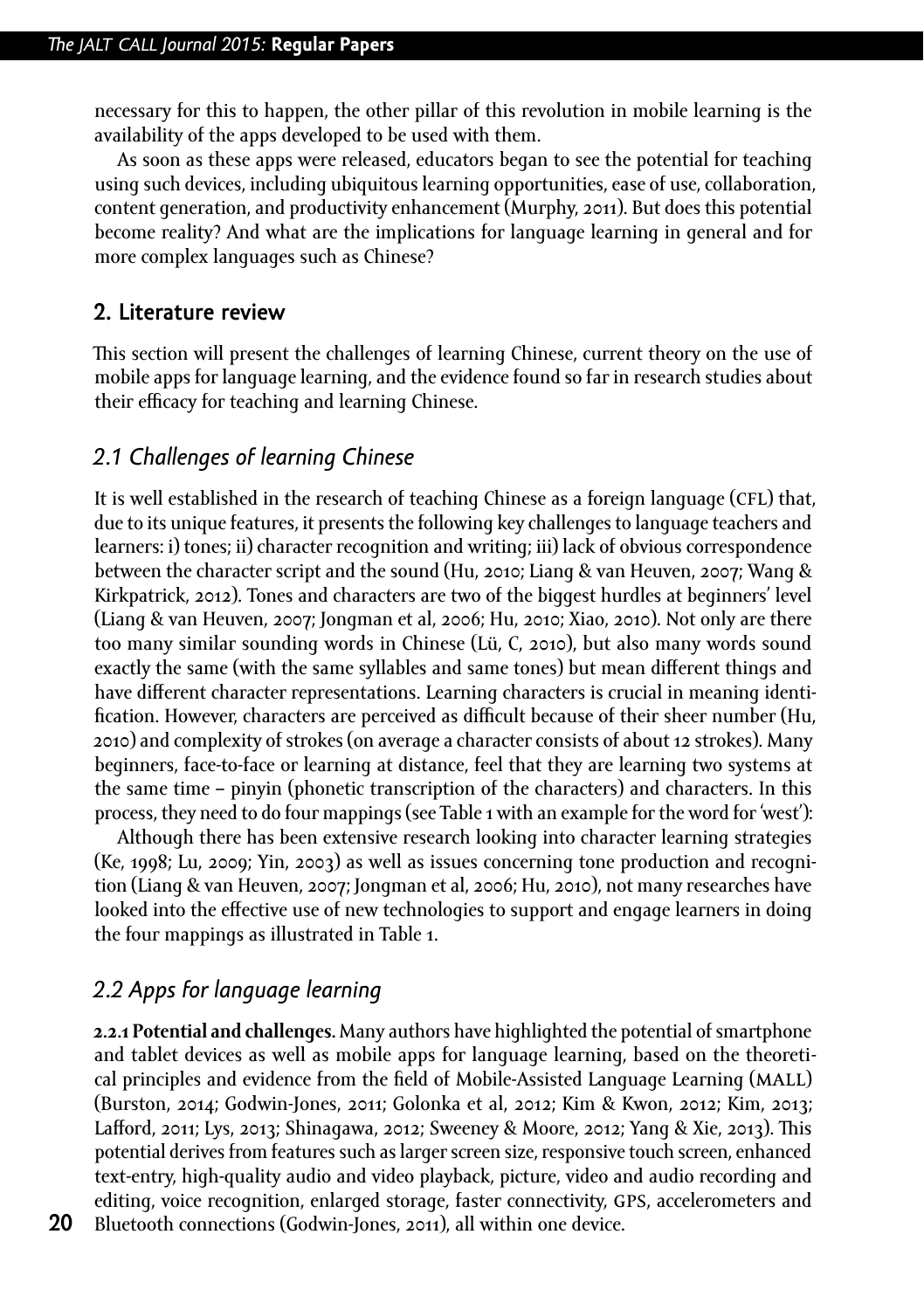|                      | Pinyin   |                                           | Character |         |
|----------------------|----------|-------------------------------------------|-----------|---------|
| <b>Mapping</b>       | spelling | Pronunciation                             | script    | English |
| (1)                  | xī       | 'x' is pronounced a bit like 'ch' in the  |           |         |
| Pinyin spelling with |          | English word 'machine'; 'i' is pronounced |           |         |
| pronunciation        |          | like 'ea' in 'tea'.                       |           |         |
| (2)                  | xī       |                                           | 西         |         |
| Pinyin spelling with |          |                                           |           |         |
| character script     |          |                                           |           |         |
| (3)                  | xī       | 'x' is pronounced a bit like 'ch' in the  | 西         |         |
| Pinyin, character    |          | English word 'machine'; 'i' is pronounced |           |         |
| with pronunciation   |          | like 'ea' in 'tea'.                       |           |         |
| (4)                  | xī       | 'x' is pronounced a bit like 'ch' in the  | 西         | west    |
| The above three      |          | English word 'machine'; 'i' is pronounced |           |         |
| with English         |          | like 'ea' in 'tea'.                       |           |         |

Table 1: An example illustrating the four mappings learners need to do to match pinyin spelling, pronunciation, character script and translation.

Criticisms of the design of language learning apps include too many translations, lack of sound or pictures, poor navigation and user-interface design, and little use of the unique properties of smartphones such as the motion sensor, location detector, and, in particular, connectivity with other users (Godwin-Jones, 2011; Sweeney & Moore, 2012; Burston, 2014). Burston (2014) found that language learning activities on mobile apps have mostly replicated what had been done before with other technologies and limited to basic flashcards, multiple choice, blank filling, drag and drop and vocabulary and grammar drills and games. He concluded that "pedagogically, nothing new has been done with smartphones that has not already been done with earlier mobile devices" (Burston, 2014, p. 108). In their review of language learning mobile apps, Kim & Kwon (2012) highlighted that most apps focus on cognitive processes (recognition, recall and comprehension) and receptive language skills rather than socio-cognitive activities, with little collaborative learning; they also found the activities not as well developed as they could be and mostly teacher-directed, with focus largely on vocabulary.

**2.2.2 Evidence of app use for Chinese language learning.** Although some educators and students are quick to adopt new technologies into their teaching and learning, it is necessary to evaluate the real potential of the tools.

As Golonka et al (2014) correctly point out: "in spite of an abundance of publications available on the topic of technology use in FL learning and teaching, evidence of efficacy is limited" (Golonka et al, 2014, p. 70). Studies on the use of mobile apps for Chinese language learning are scarce. Shinagawa (2012) described some of the benefits that mobile apps can bring to learning non-western characters. These include the iPhone's own Chinese handwriting recognition function, dictionaries, and quizzes. Among the attempts to find evidence of Chinese learning with apps, Wong et al (2010) carried out a research study in Singapore, providing their students with smartphones to photoblog Chinese idioms and subsequently base collaborative activities around them. They encountered varied levels of participation (partly due to parental negativity towards the use of smartphones by school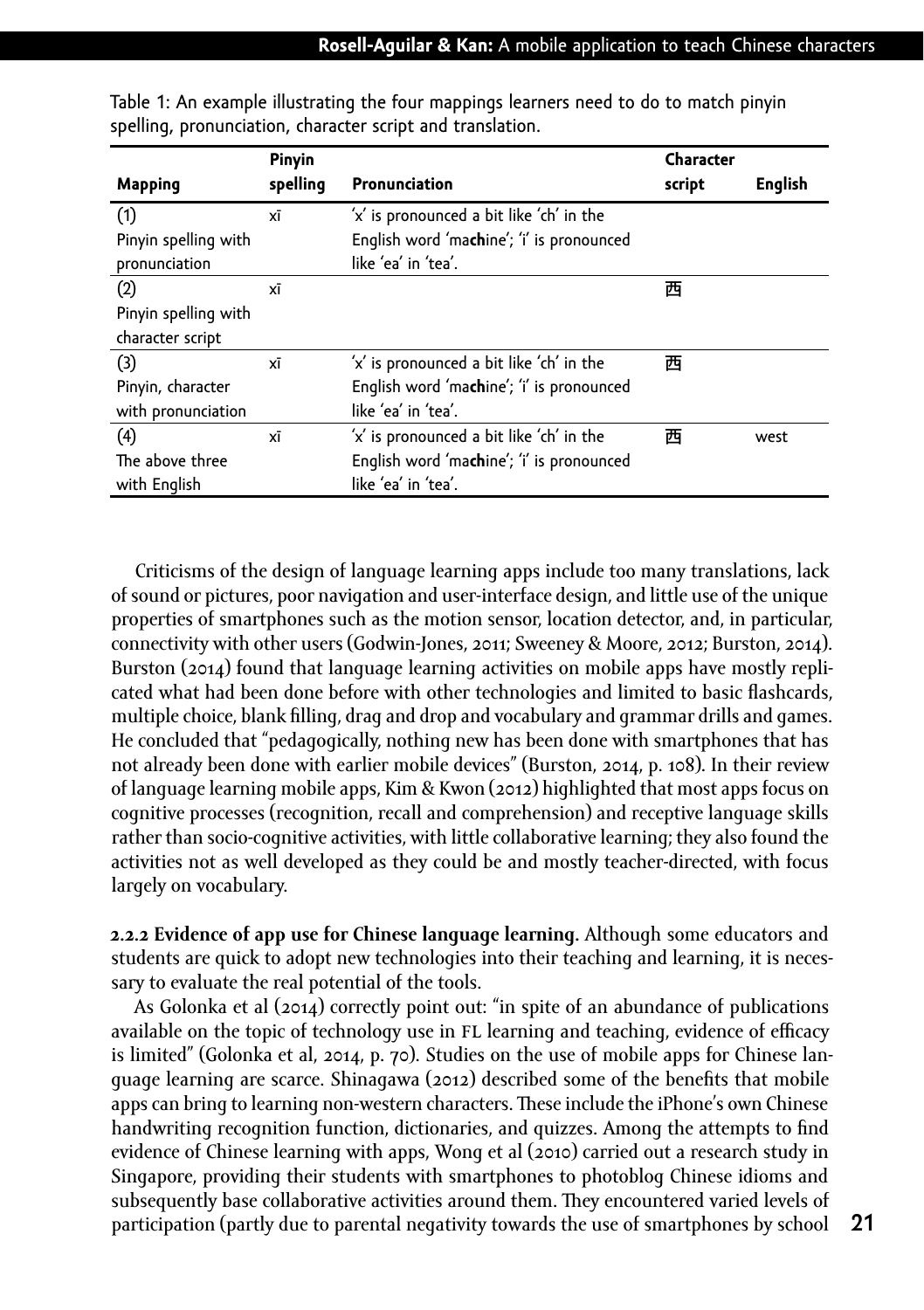children) as well as technical problems. Despite this, their students reported more engagement with Chinese idioms - although post-study performance was not tested. Yang and Xie (2013) also researched learning Chinese idioms, using iPads with heritage learners studying at a university in the USA. The participants had very positive impressions of the learning experience. A post-test after the activity showed that almost all students could recall the idioms practised, however, after two weeks, the recall had fallen to 40%.

As discussed in section 2.1, character recognition and writing present a challenge for learners of Chinese as a foreign language. Technology can facilitate their learning or provide methods to help overcome the need to handwrite them (Lai & Gu, 2011), but very few studies have looked into whether and how apps can support character recognition and writing. Huo (2013) found that stroke order is still relevant when learning Chinese with the use of technology, and claimed that stroke order helped memorise characters. Based on the research she carried out with learners of Chinese at a us university, Chung (2013) claimed that practising Chinese characters with an iPad had led to the students learning basic stroke order, familiarising themselves with structural components of the characters, and gaining knowledge of the history and culture behind the words. Her students liked the fun, game-like features of using the iPad and this encouraged them to continue with the activities. Some of her students commented on the ease and convenience of using a mobile device for learning, for example whilst commuting, allowing them to make the most of their time outside the classroom. Chung concluded that using the iPad facilitated the integration of learning Chinese into the students' daily lives.

## **3. Design principles and development of the app**

Beginners' Chinese was introduced to the curriculum at The Open University (ou), a ukbased distance learning university, in November 2009. As distance learners, our students face additional challenges to those mentioned in 2.1, such as lack of physical and visual presence of tutor and fellow students (Hurd, 2005); lack of immediate personal feedback, and limited face-to-face speaking and interaction opportunities (Kan & McCormick, 2014; Stickler & Shi, 2013). Due to these challenges, the beginners' Chinese course team searched for innovative tools to support their students in meeting the challenges of learning tones and characters. However, in 2011, there was limited number of apps designed for Chinese character learning. Amongst those in the market at the time, most of them had less than 50 randomly selected characters. The team was not able to identify an app that was designed to learn characters in a progressive and personalised manner. To address this and other shortcomings of the apps at the time, such as over-emphasising the fun element (showing the rain drops with the character for rain) whilst neglecting integrating different aspects of learning characters: pronouncing, listening, writing and recognising characters, the team worked with the app developers at our university to create a new app 'Chinese Characters First Steps'. Although the app content is of use to students taking the ou course, its use is not compulsory. This is because the university does not assume that students will have access to (or own) a smartphone or tablet that can run the app. This section presents the principles behind the app design and the stages of production that the app went through.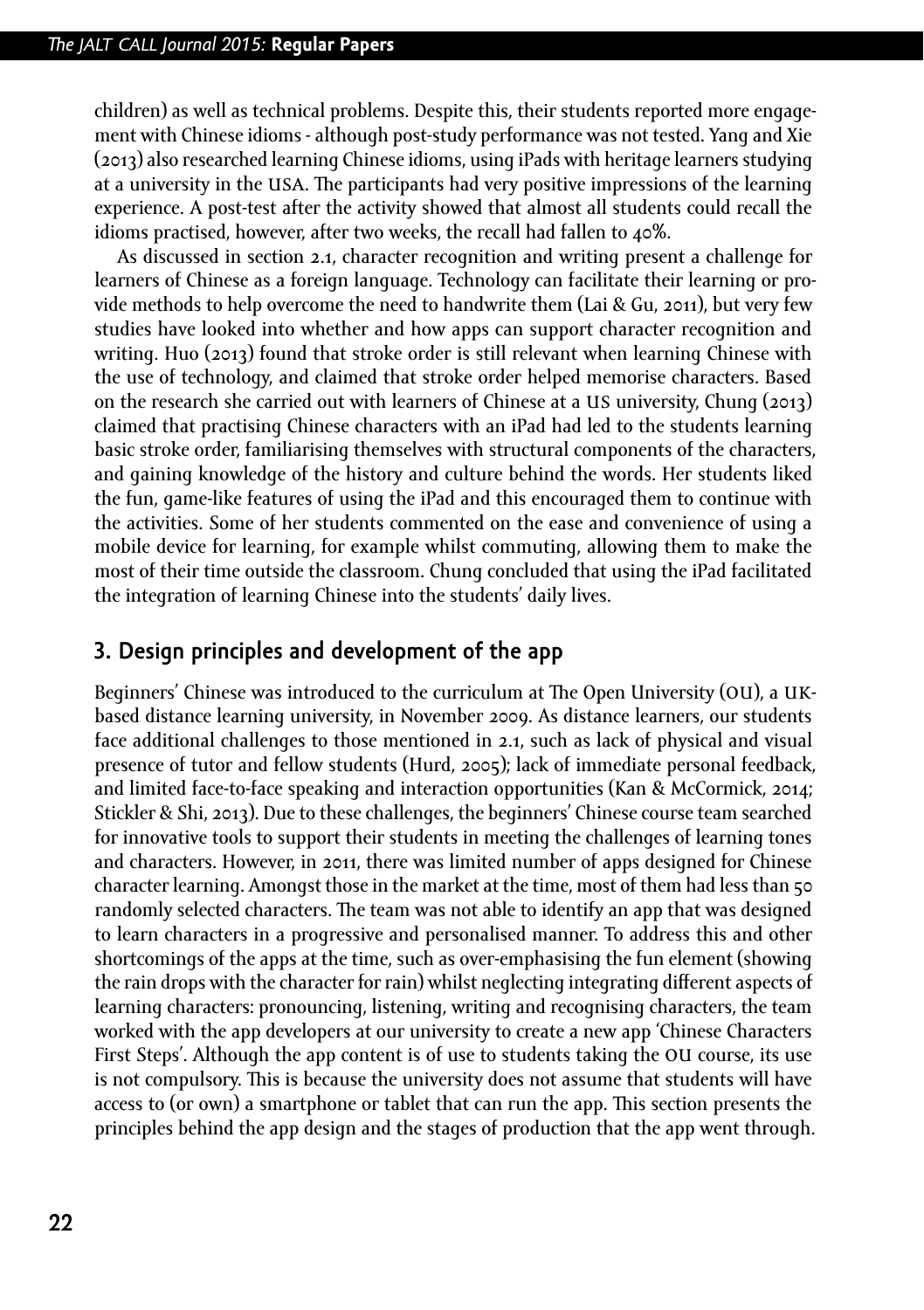## *3.1 Design principles*

Sweeney & Moore (2012) stated that the critical success factors in the design of apps for language learning are pedagogy and technology. The principles behind our app design included:

#### Ȼ Bite-size learning and mobility

It was agreed that small learning bites would work best due to small screen size and devices often being used on the move, as they can also maximise the number of learning situations in which the resource can be used (Kovalchick & Dawson, 2003). In addition, the mobile learning experience has been described as "highly fragmented" (Trifonova & Ronchetti, 2003) since its early days, and best design should take this into account by providing activities that can be completed in a short amount of time to make use of 'dead time'. Hence, each listening and learning activity in the app consists of only ten matching questions.

#### $\lambda$  Progressive learning

There are altogether 20 lessons with 400+ characters in the app, and each lesson consists of an average 20 characters. All the characters are covered in the ou beginners' Chinese course, which are the most commonly used characters at beginners' level. The 20 lessons build upon each other in the same chronological order as in our course materials so the characters learnt in previous lessons are used to build new words in later lessons.

#### Ȼ Integrating writing, listening, reading, and vocabulary building

Each lesson consists of four sections: i) Writing – about 20 characters that learners can learn to draw with their fingers using the correct stroke order indicated on the screen, they can also hear how to pronounce them; ii) Listening test – learners hear ten randomly chosen words or phrases, then select the correct answer from the choices displayed; iii) Reading test – learners see ten randomly chosen words or phrases in characters, then select the correct answer from the choices displayed; and iv) word search – most lessons have two word search puzzles. Each puzzle consists of 16 characters that can form about eight words/phrases. (See Figure 1, below, for screen shots.)

#### $\frac{1}{2}$  Gaming feature – an element of fun

Each listening and reading test is timed at 60 seconds as a default, which can be reset to 40 or 20 seconds. The learner can see the clock count down, making it feel like playing a game. For word search puzzles, learners use their fingers to draw a line horizontally or vertically over the characters that form the correct word/phrase. If it matches the word/ phrase in the list, a pink line appears, otherwise, the line disappears.

#### Ȼ Personalised learning

Learners can set the level that suits them (easy, normal or hard). The default is Easy with stroke order indicator and 60 seconds per test. If users choose a harder level, the time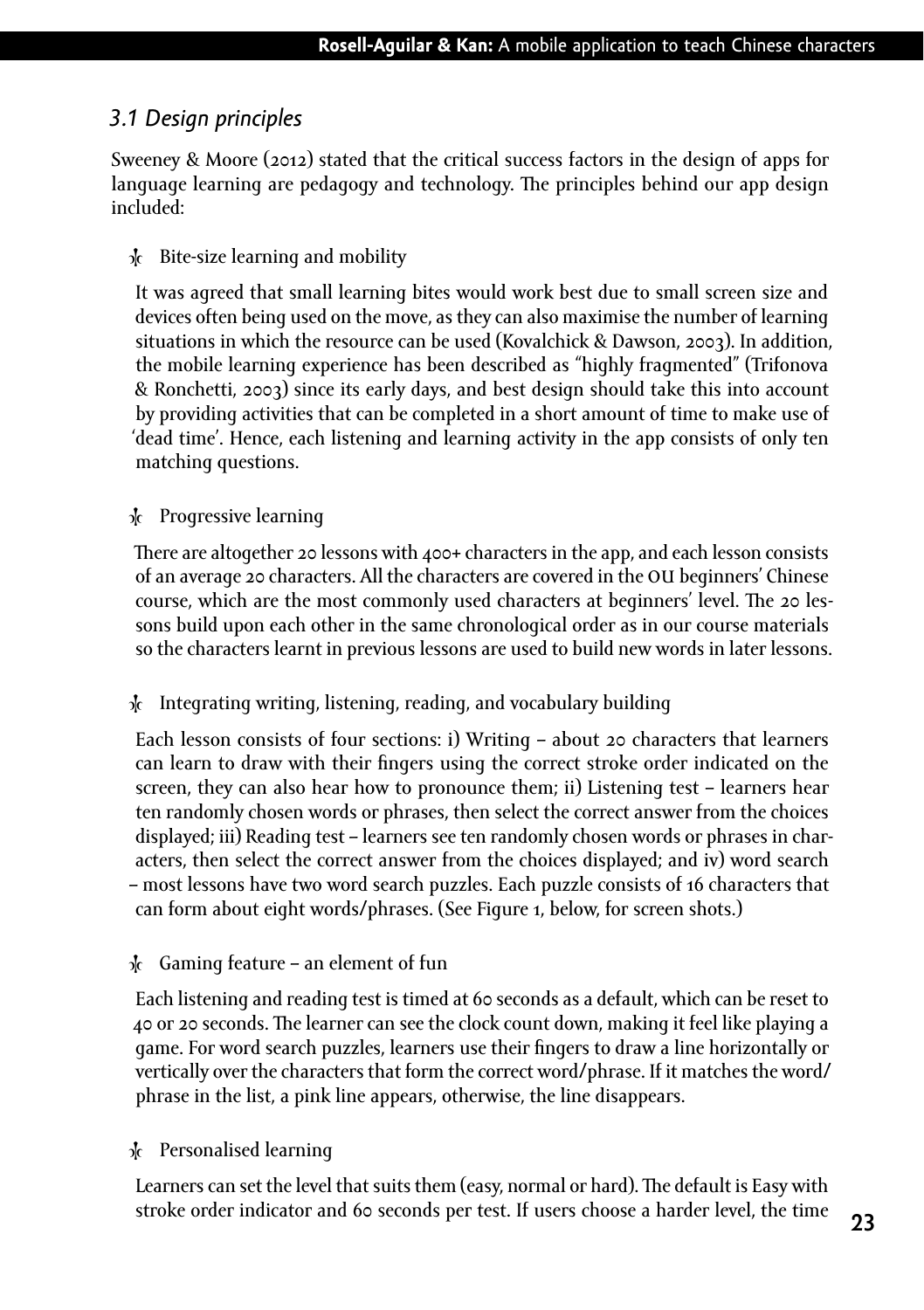



available shortens and the stroke order indicator disappears. As users complete each character, data is kept within the device memory to allow the users to see how many times they have practised it.

# *3.2 Development of the Chinese Characters First Steps app*

**24**

Although not much research had been done at the time on the potential of using mobile devices in language learning, the project team felt that the affordances of smartphones and tablets with touch screen were ideally suited to a language like Chinese. For the first time,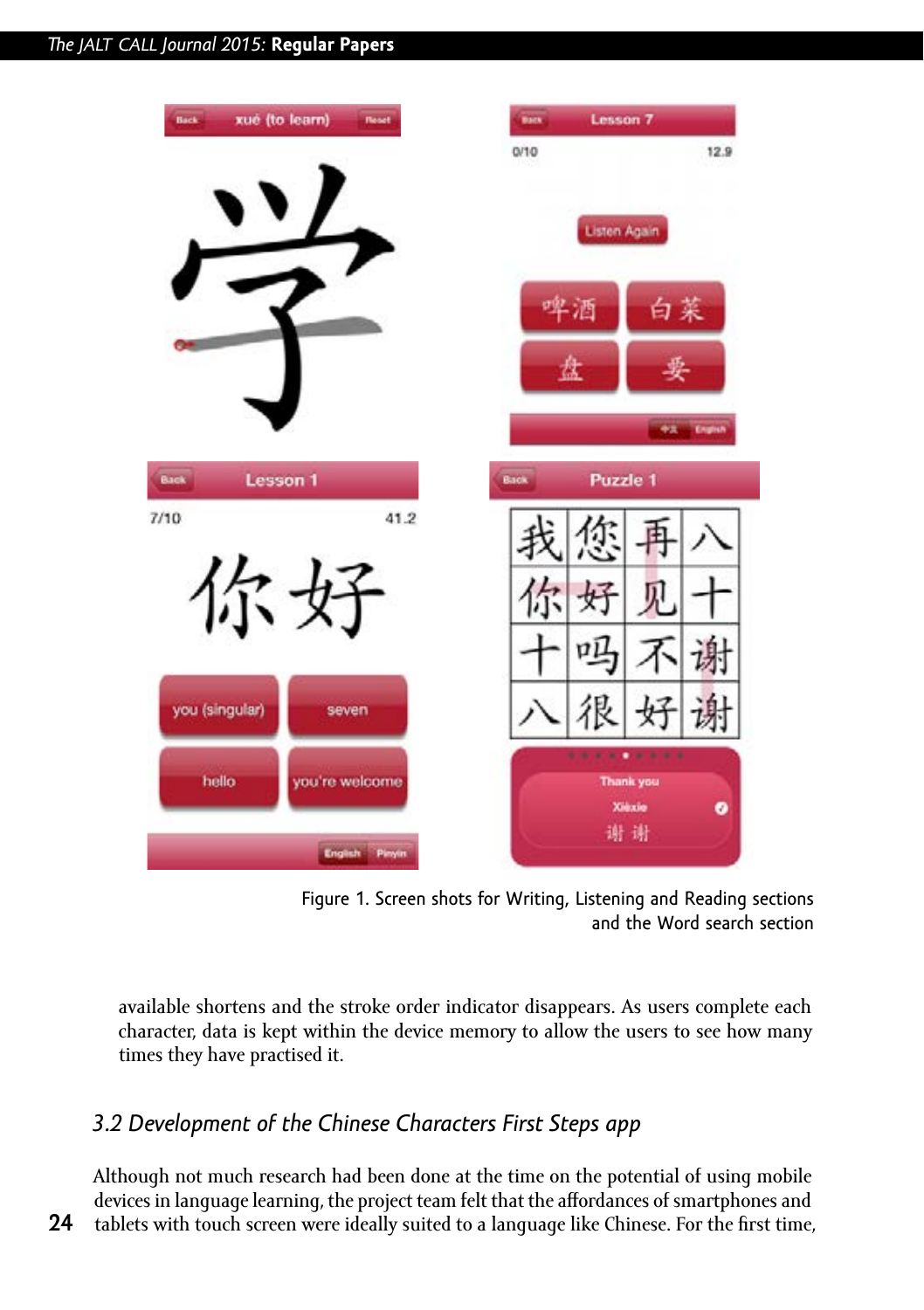it was possible to bring native speaker pronunciation, stroke-by-stroke character writing, pinyin, English definitions and instructions in one interactive mobile experience, instead of the traditional way of having a text book, dictionary, audio CD player and a notebook to write characters. It was felt that this integrated solution might better support and engage learners in making the four mappings discussed earlier in 2.1.

The development of the app (ios version)**<sup>1</sup>** went through three development phases:

- 1. Phase I: Version 1 (February 2010 September 2010): the app contained only the first 20 characters in the course materials and it had three parts: stroke-by-stroke character writing, listening test and reading test. This version went live on the App Store in September 2010 as free download.
- 2. Phase II: Version 2.0 Version 2.1 (November 2010 July 2011): a further 400 characters were built with 20 lessons (lesson 1 free, lessons 2-20 after an upgrade via in-app purchase); and a 'word search' tool was added. This version went live on the App Store in July 2011.
- 3. Phase III: Version 2.2 Version 2.3 (June August 2014): upgraded to meet ios8 system requirements and fix problems with upgrade button; the 'Listen' button added to each character in the Writing section; and the first five lessons free (lessons 6-20 after upgrade via in-app purchase). This version went live on the App Store in August 2014.

The app has generated 30,766 downloads between January 2011 and May 2014. In that time, a total of 3,290 users have purchased the upgraded version with 20 lessons. In October 2014, the app won the Ed2.0Work competition - European Union-funded, education, Transversal KA3 ICT Network project (Lifelong Learning programme) Reference: 519057-LLP-2011-UK-KA3-KA3NW.

## **4. Research questions**

The research study reported here aimed to a) understand the learner experience of using the *Chinese Characters First Steps* app and b) evaluate the principles used for the design of the app.

The researchers had gathered some first impressions from users of the app by looking at the reviews and ratings left on the uk and us App Stores. On the us App Store, 12 ratings were received, with an average of 3.5 stars (five 5-star, two 4-star, two 3-star, one 2-star and two 1-star ratings). A further 12 ratings were posted on the uk store. There, the app received an average of 4 stars (seven 5-star, two 4-star and three 1-star ratings). The positive reviews praised the appropriate level for beginners, variety of skills practised and the user interface. Low scores and negative reviews were received from users who had encountered technical problems with sound, tracing or payment (these reviews had been left prior to the bug fixes released with versions 2.2 and 2.3 of the app). Whilst this was of interest, a much more detailed account of the user experience was needed.

Most studies into the use of apps for language learners have been carried out with the researchers' own students as participants (e.g. Wong et al,2010; Yang and Xie,2013). Teachers know their students and base their teaching strategy on that knowledge. When the design is aimed at massive online consumption, that knowledge is non-existent. Investment and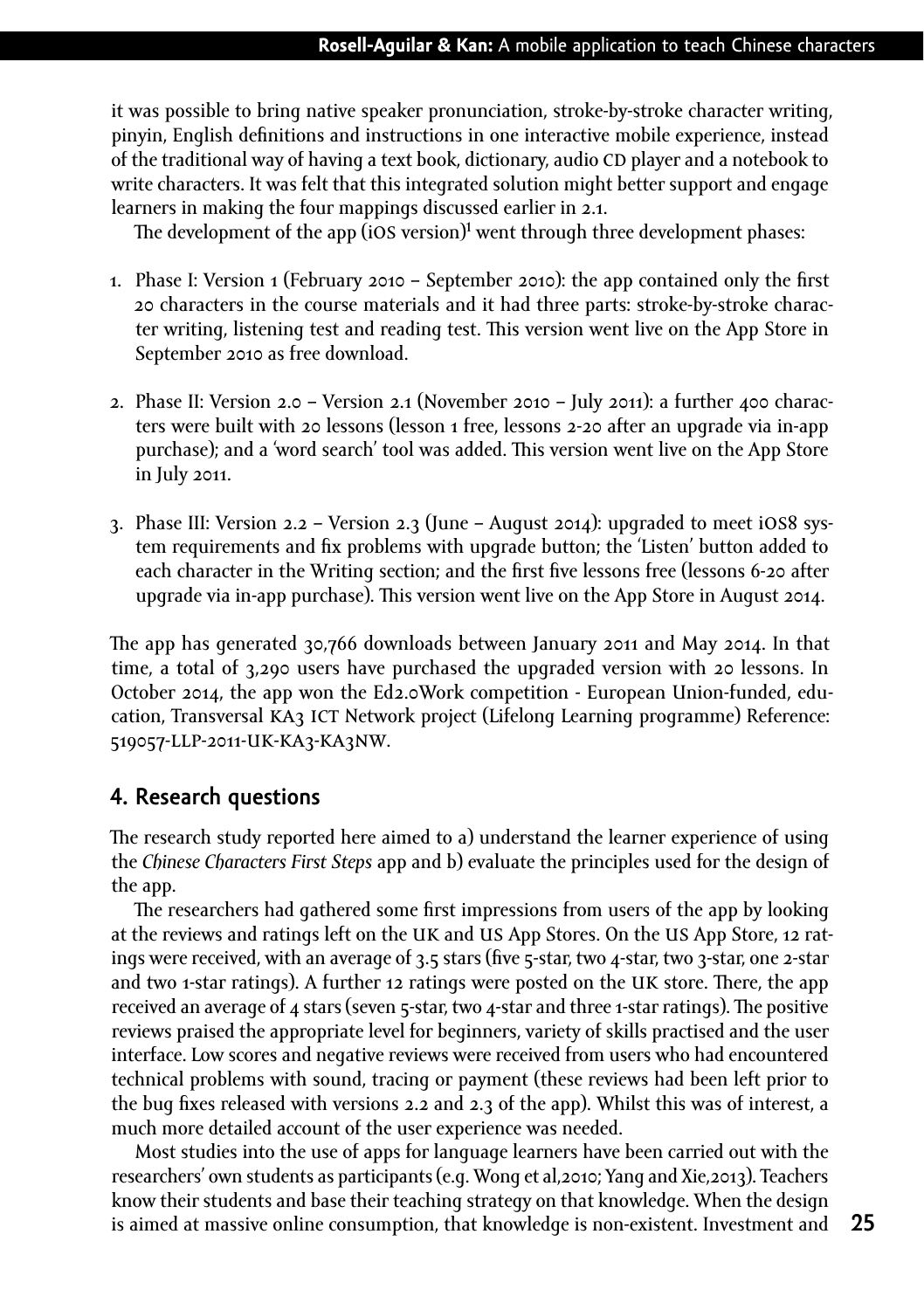time is being spent on developing language learning apps, but developers, businesses and educators cannot design well without some knowledge of who users are and what they want. This research project aims to understand who the end-users of language learning apps are, using data both from students registered on the ou Beginners' Chinese course and from other users external to the institution who had downloaded the app.

The research questions were:

- 1. What is the profile of the app user?
- 2. What is their motivation for using the app?
- 3. How do they use the app?
- 4. What are their expectations and impressions of using the app?
- 5. Do they think that using the app has improved their Chinese language learning?

## **5. Methods and participants**

#### *5.1 Methods*

To obtain feedback from app users, a prompt was added to the app as a pop-up, which appeared after users utilised the app more than five times. In addition, an email was sent to a uk-based Chinese language teaching mailing list asking teachers to encourage their students to take the survey. Furthermore, a message with the survey link was posted on the course forum asking students registered on the ou beginners' Chinese course to take the survey, and finally a tweet with the survey link was sent from the course Twitter feed encouraging followers to take the survey.

When users chose to take the survey, a link took them to the site where it was hosted. The survey (using SurveyMonkey) consisted of 25 questions, of which 24 were multiple-choice and one was an open comment question (see Appendix A for full survey).

The survey ran between June 2012 and March 2014. A total of 137 responses were collected. All respondents finished the survey. The only question which did not receive full responses was the open question, which was answered by 69 participants. The data gathered were analysed using SPSS 21 to provide descriptive statistics. A second data analysis was carried out using a question which asked participants whether they were registered on a course in Chinese as a variable to ascertain whether there were any noticeable differences between formal and informal learners. Many of the responses in terms of use and impressions of quality were very similar. Where appropriate, the results section will highlight the responses where there were marked differences between the respondents.

To further explore how learners utilised the app, four users of the app were interviewed in June 2013. The users were registered on the ou Beginners' Chinese course and had indicated that they had been using the app in response to another research study on mobile language learning (one of the authors of this paper participated in the study). The interviews were carried out using a semi-structured schedule (see Appendix B for sample questions) via Skype or telephone, with each interview lasting between 30 and 50 minutes. The interviews were recorded and transcribed. Using a thematic analysis of the interview transcriptions, the data were examined to identify salient features about the pedagogical design principles of the app and whether they facilitated the learning experience.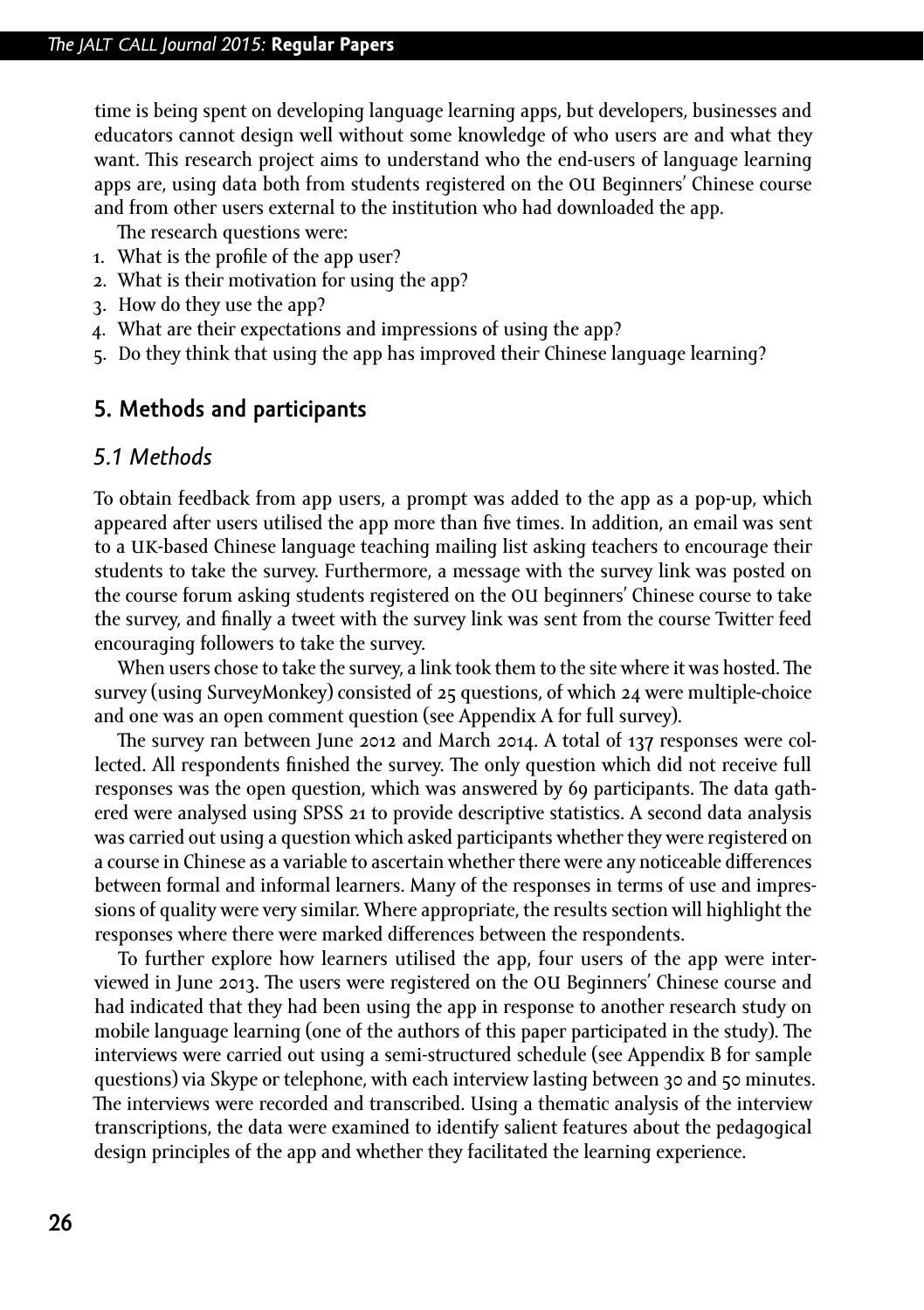## *5.2 Participants*

The profile of the survey respondents is as follows:  $79$  ( $58.5\%$ ) were male and  $56$  ( $41.5\%$ ) female. With regards to age, the largest group of participants were aged between 30 and 39 (Figure 2). The largest proportion of respondents live in the UK  $(34.3\%)$ , followed by other European countries (21.6%), North America (usa, Canada) (15.7%), China (11.2%), Australia and New Zealand (8.2%), other Asian countries (3.0%), Central and South America (2.2%), and Africa (0.7%). A further 3.0% indicated they live elsewhere. Only 17.2% of the respondents were registered on the OU beginners' Chinese course, the remaining 82.8% were not.



Figure 2: Age of participants

## **6. Results and discussion**

In this section the results from the data collected will be presented and discussed in relation to the research questions.

## *6.1 What is the profile of the app user?*

A high proportion of the survey respondents were male ( $58.5\%$ ). This is in line with UK undergraduate population studying Chinese and consistent with the student profile of our university Chinese course (Kan & McCormick, 2014) as well as conventional uk universities (HESA, 2011), where more men study Chinese in comparison with European languages. With regards to age, most participants were older than the traditional university-age students who had taken part in previously reported research, however, the age distribution percentages were very similar to those of the students taking the course at our institution, who are also older adult learners.

Whereas most students taking the course live in the UK (as expected from a UK institution), we found marked differences between those app users who were registered on a course and those who were not. As expected, most respondents who are registered on a formal course live in the UK because the OU is a UK-based university and therefore the app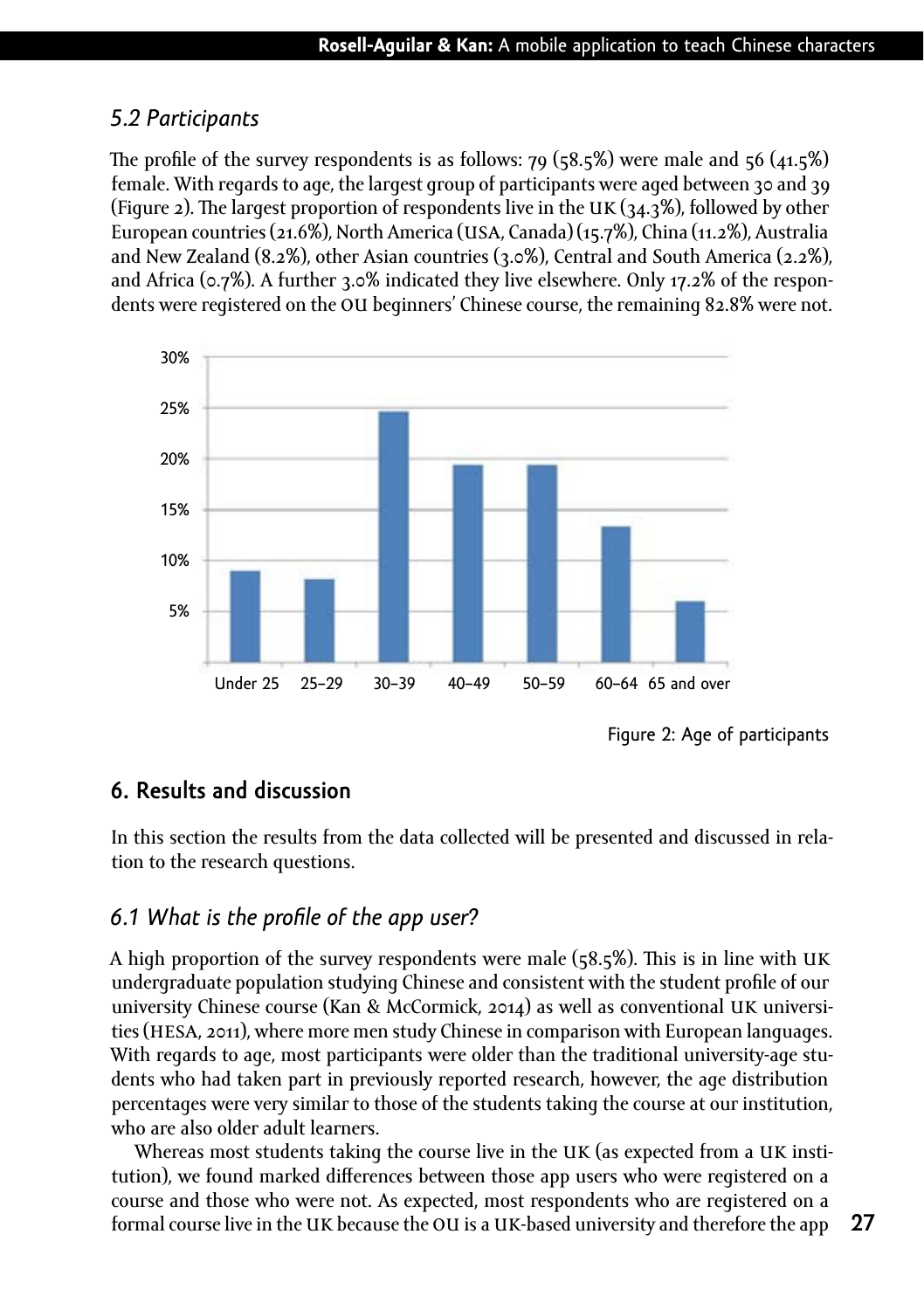is more widely promoted in the UK than throughout the rest of the world. Informal learners were much more highly represented in the us, Canada and China. This is not surprising as it would be unlikely for respondents who live in those countries to register with a uk university, whereas beginner Chinese learners who live elsewhere, China in particular, would be likely to want to support their learning with additional resources such as a mobile app.

The majority of respondents (89.7%) described their current level of Chinese language as beginner (35.0% as "absolute beginner" and 54.7% as "beginner") which is the audience the app is targeted at. A further 8.8% selected "intermediate" and two people selected a higher level, one (0.7%) "upper intermediate" and another one "advanced".

## *6.2 What is their motivation for using the app?*

The survey asked participants why they were learning Chinese. The question allowed more than one answer and 69.3% responded that they were learning the language because of personal interest, as is common with many language learners (Coleman, 2009). In addition, 46.7% did it because it was an intellectual challenge, and a further 33.6% indicated that it was relevant to their profession. Such a high proportion was expected given that China is a nation that has recently experienced enormous economic growth and now attracts a higher volume of business than previously. Heritage learners (9.5%) stated that they had family ties with China, and 8.8% were learning Chinese because it was relevant to their current studies. These are usually highly-motivated learners who actively seek additional resources such as mobile apps to support their learning.

All respondents indicated that they used the app for learning rather than teaching. A total of 25.9% of respondents were formal learners registered on a Chinese course (either from the ou that the app supports or elsewhere), so the app was mostly used to learn Chinese informally: either as the main source of learning (as was the case for nearly 17% of the participants) or as support to other informal sources of learning (likely to be books or other online resources such as websites, podcasts and / or other apps). This confirms Khaddage & Lattemann's finding (2013) that a vast majority of students who owned smartphones use apps as additional learning resources. Among the users who were not registered on a Chinese course, the proportion of respondents who claimed that they were trying to learn informally was much higher (80.5%) than among those who were registered on a course (37.5%). Similarly, the difference between those who considered the app their main source of learning was much higher (24.4%) among those not registered than the respondents who were registered on a course (3.7%).

As all the four interview participants were registered students of the ou Beginners' Chinese course, they used the app as a revision tool to revise, reinforce and test the characters learned on the course. One participant (Interviewee A) used the app mostly for recognising characters, saying it helped "to reinforce […] to revise the characters". Another participant (Interviewee C) used the app in conjunction with the course materials. He said that he tried "to learn all the words and do everything in line with the study" (see 6.3 for how they use the app).

#### *6.3 How do they use the app?*

**28** Of the ios devices that the app runs on, 70.8% used an iPhone, 32.1% an iPad, 11.7% an iPod touch and 5.1% selected "other". Some used more than one device.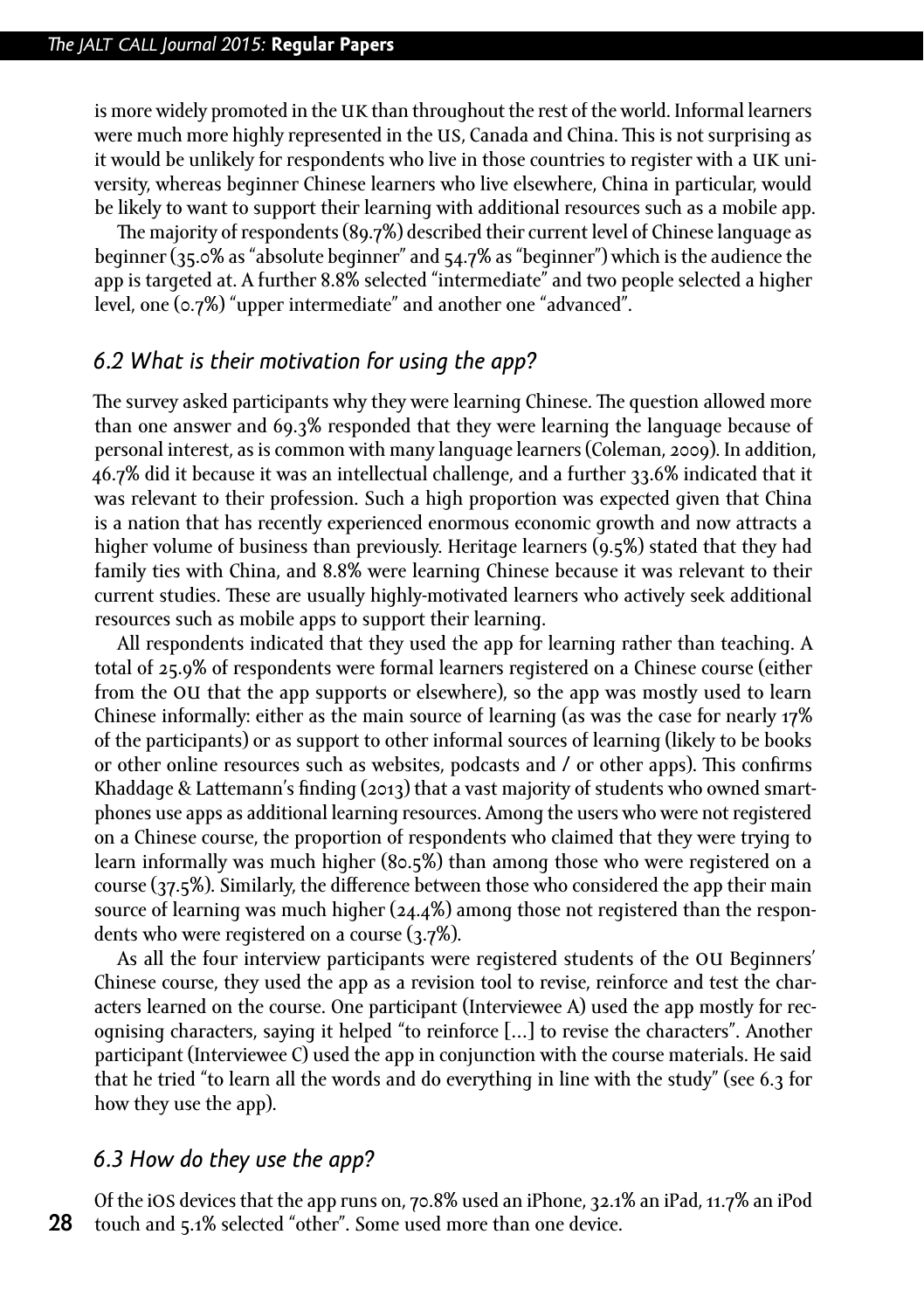The survey asked the participants the number of lessons in the app they had completed at the time they took the survey. Just under three quarters of the respondents had used the app for more than one lesson, meaning they must have purchased the upgraded version with 20 lessons (including the 62% who knew they had upgraded and some of those who were unsure about whether they had upgraded or not). This is a high percentage, but must be taken with caution as it makes sense that users who had upgraded would make more use of the app and perhaps be more willing to take part in a survey about it.

With regards to how long at a time users normally spend utilising the app, most respondents (72.8%) used the app for 15 minutes or less. Some 2.2% selected "less than 5 minutes", 9.6% "about 5 minutes", 36.0% "between 6 and 10 minutes", 25.0% "around 15 minutes", 17.6% "between 16 and 30 minutes" and 9.6% "over 30 minutes". This is consistent with the design principles for our app.

The interview data shows that participants responded well to the bite-size approach to delivering content and the possibility of using the app during 'dead time'. One interviewee (Interviewee A) commented that the app was "useful for filling in time", whereas another (Interviewee B) mentioned she made sure she took her iPod with her during commute time so that she could use the app to learn characters. A further participant (Interviewee C) found that the advantage of having the app available was "the speed that you can get access" to fill in 10 or 15 minutes of spare time, which otherwise may be wasted.

The interview data also shows that on the whole participants worked progressively lesson by lesson but at the same time took advantage of the app design to work on any section or character they wished to focus at a time. The design feature of being flexible and personalised within the framework of progressive learning was welcomed by all four participants. As Interviewee C commented that he "might just pick one [character], one of the ones I've done" sometimes, but overall he went lesson by lesson because "I want to keep doing it properly". This is further supported by Interviewee B: "I think I just see what I fancy on the day and what I have been struggling with. If there is something that I know we have learnt but I can't remember I will go back to that." This further supports the findings in the literature on flexible design for distance language learning (Bates, 2005; Garrido, 2005). Garrido (2005) points out that in designing distance course 'there had to be a high degree of flexibility built into the course to meet wide-ranging expectations' (2005, 180); whilst at the same time 'distance learners need a teaching and learning framework that engenders a high level of motivation to help them stay on track' (2005, 184).

## *6.4 What are their expectations and impressions of using the app?*

To elicit data on user impressions of the app, the survey asked participants about their expectations and how these were met. There was a wide range of expectations about the app. Based on the features of the app, four categories were offered as choices 1–4. In addition, a further two choices (5 and 6) were added involving an unrealistic expectation to become fluent in Chinese and having no expectations respectively. Respondents could tick all that applied. The results show that most respondents hoped to learn to write some characters, followed by learning to recognise some characters (see Table 2).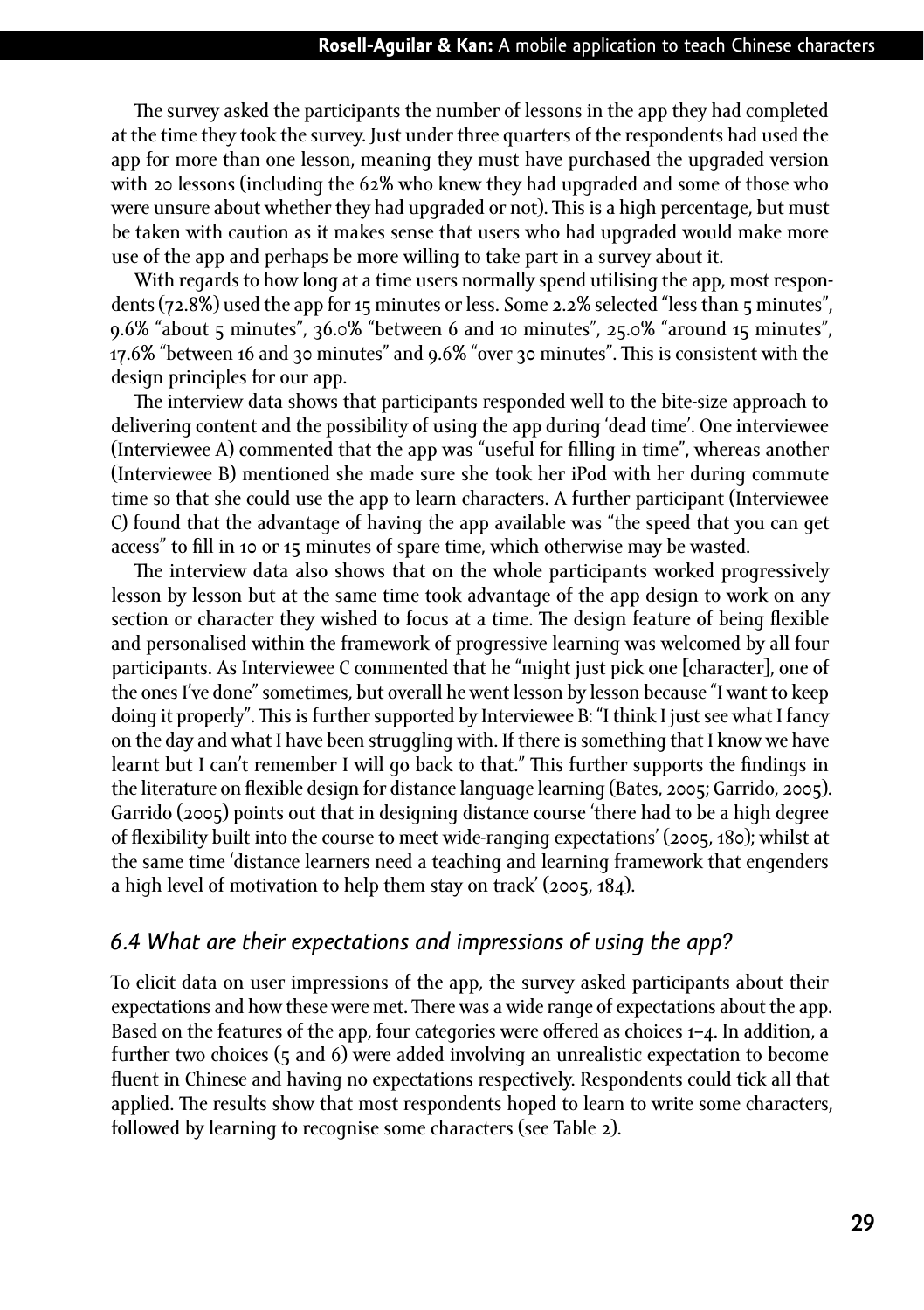| "What expectations of the app did you have when you downloaded it?" | <b>Response %</b> |
|---------------------------------------------------------------------|-------------------|
| I would learn to write some Chinese characters                      | 74.4%             |
| I would learn to identify some Chinese sounds                       | 46.3%             |
| I would learn to recognise some Chinese characters                  | 67.9%             |
| I would learn to say a few Chinese words                            | 41.8%             |
| I would be fluent in Chinese                                        | 6.7%              |
| I had no expectations                                               | 9.7%              |

Table 2: User expectations

It is interesting that a much lower percentage of respondents expected to learn to identify sounds (choice  $2$ ) or say words (choice  $4$ ). This could be linked to the app name and description, both of which refer to characters rather than sounds or pronunciation, or there may be an assumption that using apps for learning Chinese is more apt for reading and writing rather than aural skills. It was interesting to see that a – very small – number of respondents indicated that they expected to become fluent in Chinese by using an app with 20 lessons. On the one hand, this is clearly an unrealistic expectation – certainly in the case of this particular app – on the other hand, however, it suggests that some people may believe that studying a language with an app on their personal device can lead to fluency, which is something that would not have occurred five years ago.

The next question asked participants whether the app had met their expectations (see Table 3). These results vary for those respondents who were registered on a Chinese course and those who were not. These differences between the two groups suggest that those not registered on a course had more realistic initial expectations of the app, as 53.8% found the app as they expected it to be. This seems logical for users who, as informal learners, are likely to utilise several apps and perhaps have more realistic expectations of what an app can do, which is consistent with the claim that learners often engage in meaningful language learning activities by using several apps (Lafford, 2011). Of the three respondents who selected "worse than expected", one had selected "I would be fluent in Chinese" as his/ her expectation.

|                      | All   | Registered | Not registered |
|----------------------|-------|------------|----------------|
| Better than expected | 52.2% | 64.8%      | 43.8%          |
| As expected          | 45.5% | 33.3%      | 53.8%          |
| Worse than expected  | 2.2%  | 1.9%       | 2.5%           |

| Table 3: Responses to the question "Has the app met your expectations?" |  |
|-------------------------------------------------------------------------|--|
|-------------------------------------------------------------------------|--|

It is pleasing that 97.7% of respondents indicated that the app had either met or exceeded their expectations, as it is evidence that the app is fit for purpose. Again, this supports findings from previous studies in the literature that users have positive attitudes towards using language learning apps (Kim, 2013; Khaddage & Lattemann, 2013).

In the open comment question, participants were asked what else they would like from the app. Some 69 respondents answered the question. The most popular request was for more characters/content, with 25 responses. This was predictable. Among these, six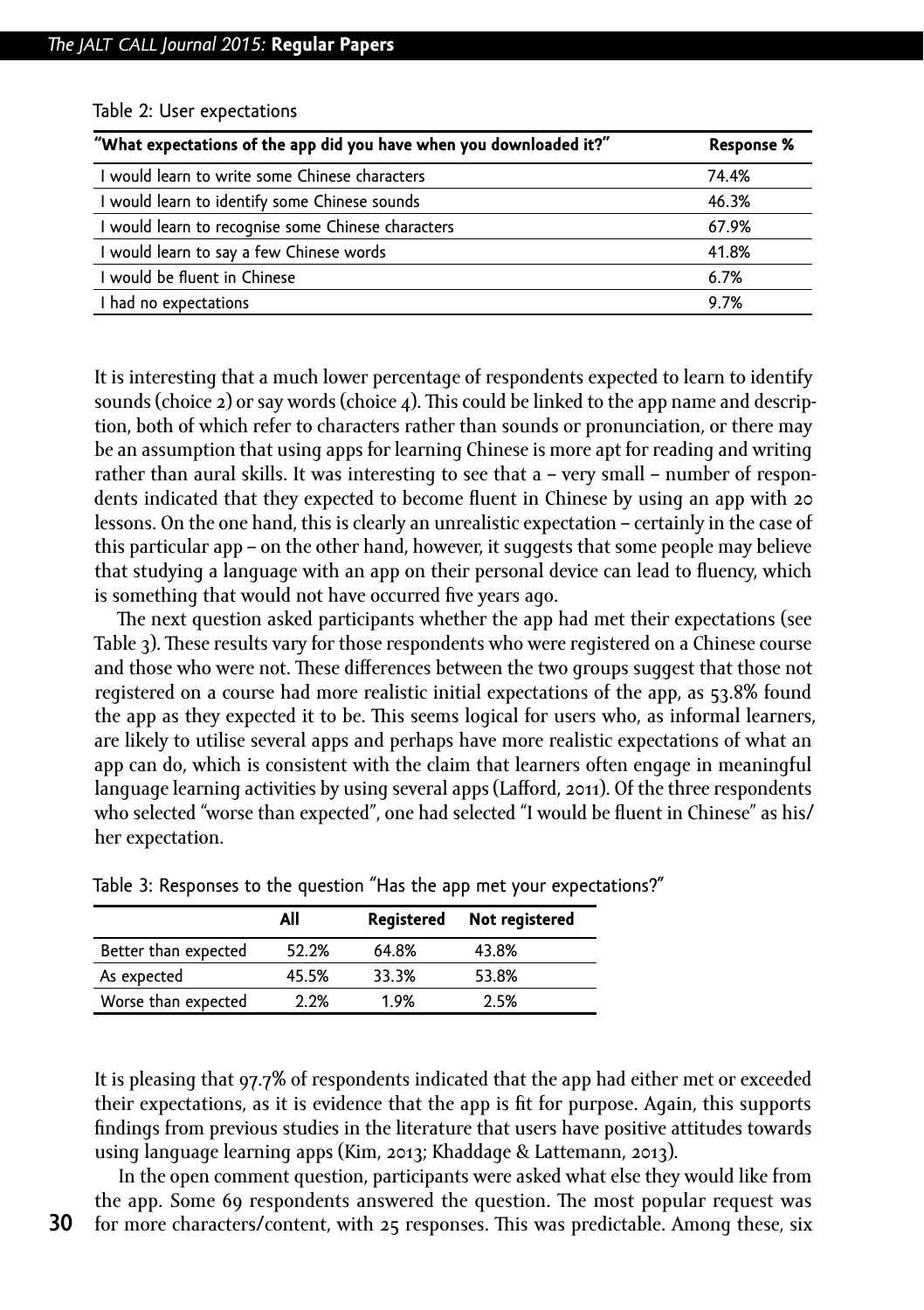specified they wanted content that was more challenging, including full sentences, a further six specified they wanted more content on tones, and three wanted more pronunciation practice. A total of four respondents requested more free content. Some 16 respondents suggested new features: the most popular request (from six different respondents) was the ability to test themselves on writing characters without having a model answer in front of them. Other features suggested included the ability to interact with other learners and an interface in a language other than English (two respondents each), a dictionary (two), being able to personalise the interface, and writing tests. Finally, four respondents would like detailed feedback on the quizzes. It is interesting that some of the suggestions for additional features, such as the ability to interact with others and detailed feedback, are consistent with features that had been highlighted in the literature as desirable from language learning apps. Some of the above suggestions have been addressed in the latest version of the app.

All four participants in the interview said they liked the app. Interviewee C said "I really like that app […] It's the favourite one that I've found". Depending on their own individual learning needs, they liked different functions of the app: some liked the stroke-by-stroke writing of characters most whilst others like the reading test/listening test or word search most. They also made some good suggestions for improvement such as adding audio button to each character in the Writing section so that the user can listen to the character before they practise the writing, which was implemented into the latest version of the app.

## *6.5 Do they think that using the app has improved their learning?*

Participants were asked to rate the overall quality of the app (see Table 4). With over 90% of participants rating the app as either 'good' or 'very good', it was clear that they had very positive feelings about learning with it.

|             | Overall<br>quality | Writing<br>characters | Reading<br>characters | Recognising<br>words |
|-------------|--------------------|-----------------------|-----------------------|----------------------|
| Very good   | 51.1%              | 42.5%                 | 54.1%                 | 50.4%                |
| Good        | 39.3%              | 29.9%                 | 33,8%                 | 35.6%                |
| OK          | 6.7%               | 23.1%                 | 11.3%                 | 11.9%                |
| Not so good | 3.0%               | 4.5%                  | 0.8%                  | 2.2%                 |
| Terrible    | 0.0%               | 0.0%                  | 0.0%                  | 0.0%                 |

Table 4: Responses to the question: "Please rate the overall quality of the *Chinese Characters First Steps* app"

Not all features were rated equally: whereas the quality of the app for learning to recognise Chinese characters and read Chinese words received very high ratings (over 86% rated it 'good' or 'very good' for recognising characters and nearly 88% gave similar ratings for reading Chinese words – formed by several characters), the quality of learning to write Chinese characters received a generally positive but lower satisfaction rate (72.4% rated it 'good' or 'very good'), possibly due to i) the frustration in drawing some complex characters on a small screen (as suggested by the interview data); and ii) the inherent difficulty of learning to write Chinese characters as opposed to just recognising them.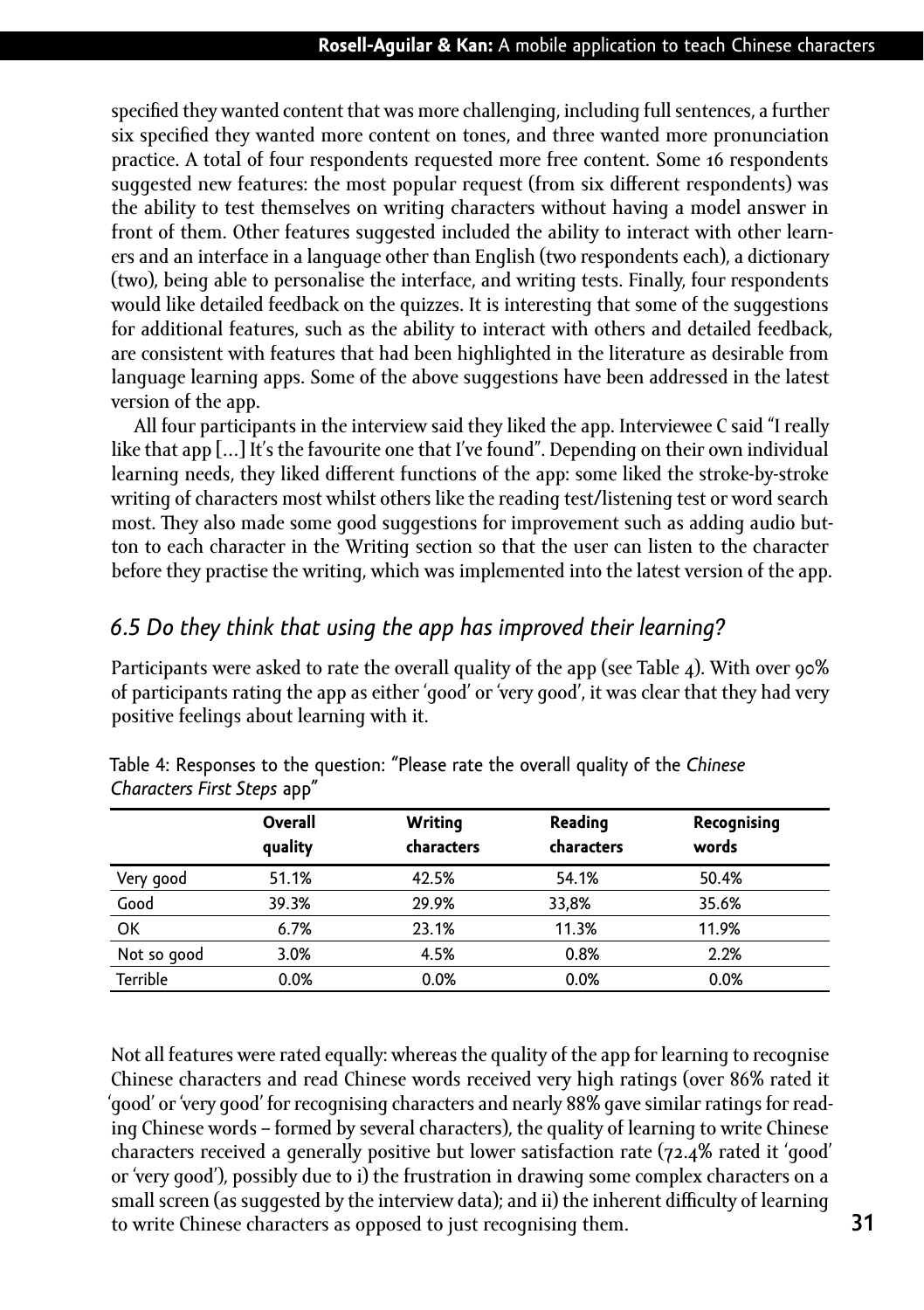With respect to learning to write Chinese characters using the app, and whether this skill was transferable outside the app, participants were asked whether they thought that practising writing characters on screen helped them to write on paper as well. In total, 48.9% selected "a lot", 31.9% "a little", and 8.9% "not much". Nobody selected "not at all" and 10.4% had not tried to write the characters on paper after practising with the app. This suggests that participants believe that repeated writing of characters, whether using one's fingers on a screen or with pens on paper, facilitates the production of characters.

Finally, the participants were asked whether using the app had improved their knowledge of Chinese. No gradation of improvement was offered as options other than "yes", which 96.3% selected, or "no", selected by 3.7%. The perceived benefits of learning characters with the app are further supported by the interview data, where all the four participants who had used the app found the app a useful learning and revision tool. Interviewee A reported that the app enabled him "to try and learn more of the characters more thoroughly". For Interviewee B, she found the practice of stroke order useful "because I never remember which order the strokes go in. And also I like the reading practice because characters are difficult to remember." Interviewee D mentioned that using the app is "just a different way of reviewing characters and sounds". As stated earlier, over 80% of participants felt that practising writing characters on the app helped them, to some extent, to write characters on paper as well. The above findings are consistent with the literature that learners reported that learning with mobile devices helped the recognition and writing of Chinese characters (Huo, 2013; Chung 2013).

#### **7. Conclusion, limitations and further research**

#### *7.1 Conclusion*

The results from this study have found that the app we created has been used in the way it was designed for and led to very positive impressions of learning with it. The app helps character recognition and writing as it combines the stroke-by-stroke writing of characters, sound, pinyin and English translation on one screen to reinforce the learning; it allows users to use the app when they have a small amount of time or when they are on the move; and by giving them the freedom as well as the structure to suit their own learning needs, they are more likely to engage with the learning.

The study has also provided one of the first profiles of users of apps for language learning and their usage habits. It is very positive that such a varied pool of users utilise the app, as it confirms the appeal of apps for language learning regardless of gender or age. This research is necessary in the field of language learning apps to understand the way learners engage with them. The feedback and data collected from users for this study will be useful to inform the design of further developments.

Sufficient evidence in the data suggests that the design principles used in the development of the app have been useful to learners. During the development of the app, one of the key challenges was to bridge the gap between the language teachers' limited technical knowledge and the app developers' limited of knowledge of both pedagogy and the Chinese language. It was crucial to communicate clearly and frequently on the pedagogy and learning design. The language experts needed to be ready to embrace new ideas but at the same time strike the right balance between technical affordances and pedagogy, for example by not spending an unnecessary amount of time trying to achieve some technical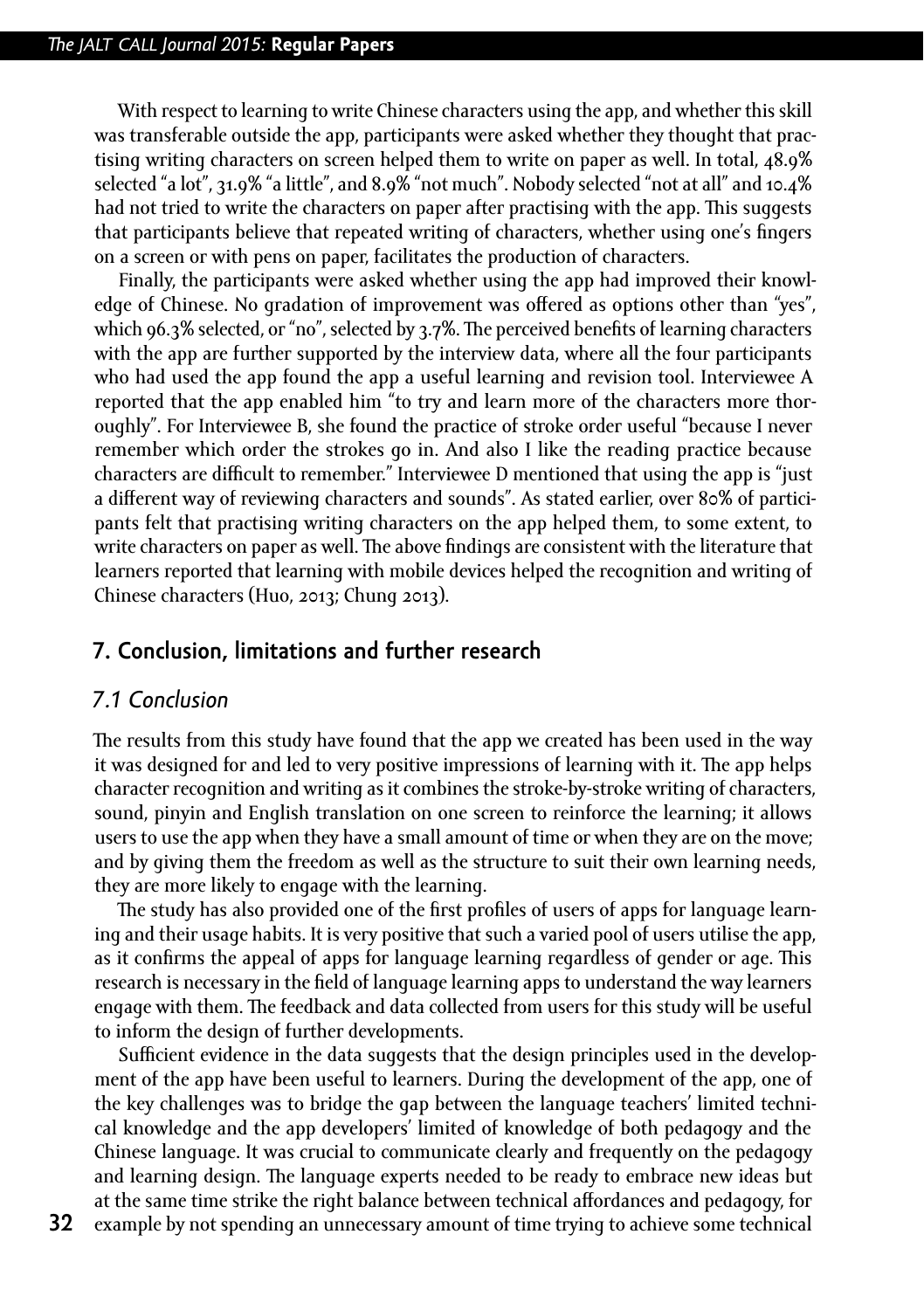novelty at the expense of the learning outcomes. Both sides had to be prepared to change the specification of the app as development went on because some ideas did not work out as expected, whilst other ideas came up during the development process. For example, the word search activity was not in the initial design of the app, but was borne during the process as we tried to combine the principle of creating an element of fun with progressive learning, which turned out to be a feature very much welcomed by users. Finally, whereas the academics were accustomed to taking longer periods of time to prepare resources, app developers worked at a fast pace. Because of this, it became important to respond quickly to queries and suggestions and adapt to their availability to work on the app design. These are valuable lessons to future designers of language learning apps, regardless of whether they are commercial or educational content providers.

#### *7.2 Limitations*

The study asked participants to indicate what their impressions of learning with the app were. Whilst this is helpful to understand how users feel about using the app as a learning too, it does not provide any evidence of actual learning. In principle, the data from participants who were taking the course could have been correlated with their performance on the course assessment. A number of obstacles impeded this. Firstly, some were using other sources of learning in addition to the app, so the issue of whether the learning was due to app use or not would have been unclear. Secondly, the confidentiality of users might be compromised as it would be necessary to correlate the survey responses with their attainment. Thirdly, being distance learners, there would be no way of ascertaining that the person who took the survey was the same person taking the assessment. Finally, it was important to keep the survey confidential to avoid any perception of bias or participants thinking that taking part or "good" or "bad" responses may influence their grades. In addition, assessment scores would not have provided evidence of learning, as it is assumed that a large proportion of their learning is due to completing the course and not just based on the app.

It was also impossible to gather analytics from the app itself on number of attempts or levels achieved and link it to the data from the survey. This is something that can be easily integrated into app design now but was not available at the time of the app development.

## *7.3 Further research*

Work continues to improve the app: we have recently produced an Android version and updated the ios version (released on the iTunes Store in August 2014) to meet new os system requirements and to include usage analytics. The data gathered from the analytics, user feedback and suggestions collected for this study will inform the design of further developments. We will continue to undertake research based on later versions of the app.

We believe that further research is necessary in the field of apps for language learning, and apps for Chinese language learning in particular. More information is required to understand the way learners engage with apps for language learning, in particular when a proportion of these use apps as their only source of learning resources. Such research would benefit from screen recordings and eye-tracking technology as well as observation of behaviours and/or learning analytics of app activity (such as number of attempts or levels achieved, as discussed above). Although the participants in this survey reported very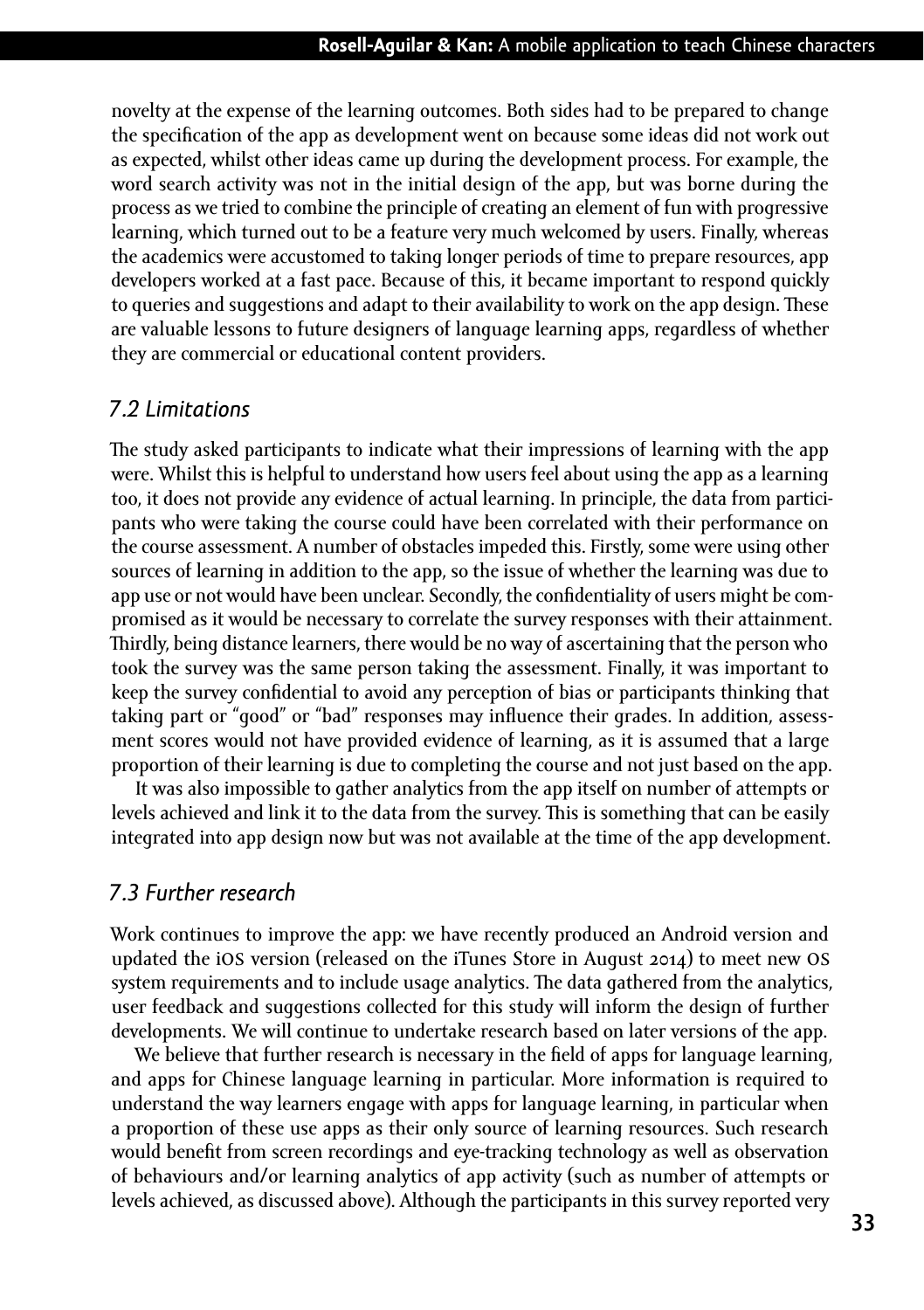positive impressions of learning, evidence of actual learning is needed. This could involve further research using control groups and pre-and post- learning activity tests.

## **Notes**

1. Android version was developed after Phase II. This study is on ios devices only, hence the Android development is not included

## **Acknowledgements**

We would like to thank Paul Hogan, Kevin Quick and Jo Fallows for their work on the development of the original version of the app, and Jay Bailey, Katja Bülow and Alessandro Taffetani for their work on the subsequent versions.

## **References**

Bates, A.W.T. (2005). *Technology, E-learning and Distance Education.* Routledge.

Burston, J. (2014). The reality of mall: Still on the fringes. *calico Journal, 31*(1), 103–125. Chung, C. (2013, May). *Integrating iPads into intensive university level Mandarin Chinese* 

- courses. Paper presented at CALICO conference: Navigating the Complexities of Language Learning in the Digital Age, Manoa, Hawaii.
- Coleman, J.A. (2009). Why the British do not learn languages: Myths and motivation in the United Kingdom. *Language Learning Journal, 37*, 111–127.
- Garrido, C. (2005). Course design for the distance learner of Spanish: More challenges than meet the eye. In B. Holmbergr, M. Shelly & C. White (Eds), *Distance Education and Languages* (pp. 178–194). Clevedon: Multilingual Matters Ltd.
- Godwin-Jones, R. (2011). Emerging technologies: Mobile apps for language learning. *Language Learning & Technology, 15*(2), 2–11.
- Golonka, E.M., Bowles, A.R., Frank, V.M., Richardson, D. L., & Freynik, S. (2014). Technologies for foreign language learning: a review of technology types and their effectiveness. *Computer Assisted Language Learning*, 27(1), 70–105.
- HESA. (2011). All HE students by level of study, subject of study, domicile and gender 2009/10.Higher Education Statistics Agency. Retrieved from [http://www.hesa.ac.uk/](http://www.hesa.ac.uk/index.php/content/view/1973/239/) [index.php/content/view/1973/239/](http://www.hesa.ac.uk/index.php/content/view/1973/239/)
- Hu, B. (2010). The challenges of Chinese: a preliminary study of uk Learners' perceptions of difficulty. *Language Learning Journal, 38*(1), 99–118.
- Huo, J. (2013, May). *Revising old assumptions: Does stroke order still matter in the digital age?* Paper presented at CALICO conference: Navigating the Complexities of Language Learning in the Digital Age, Manoa, Hawai'i.
- Hurd, S. (2005). Autonomy and the Distance Language Learner. In B. Holmbergr, M. Shelley & C. White (Eds), *Distance Education and Languages* (pp.1–19). Frankfurt Lodge: Multilingual Matters Ltd.
- Jongman, A., Wang, Y., Moore, C.B., and Sereno, J.A. (2006). Perception and production of Mandarin Chinese tones. In P. Li, L.H. Tan, E. Bates & O.J. L.Tzeng (Eds), *Handbook of East Asian Psycholinguistics* (pp. 209–217). Cambridge: Cambridge University Press.

Kan, Q., & McCormick, R. (2014). Building course cohesion: the use of online forums in distance Chinese language learning. *Computer Assisted Language Learning, 27*(1), 44–69.

**34**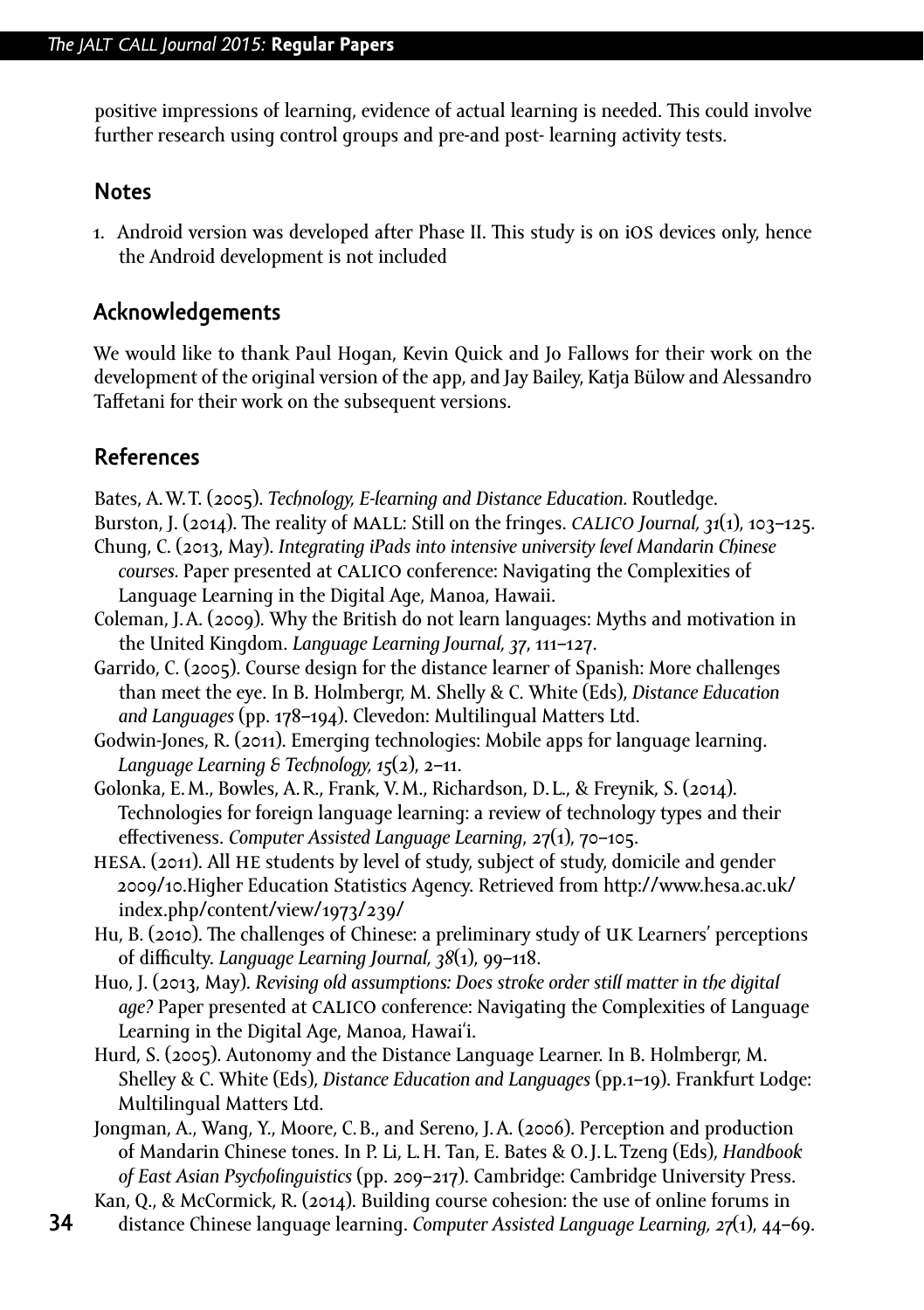- Ke, C. (1998). Effects of the strategies on the learning of Chinese characters among foreign language students. *Journal of the Chinese Language Teachers Association, 33*(2), 93–112.
- Khaddage, F., & Lattemann C., (2013). The future of mobile apps for teaching and learning. In Z. L. Berge & L. Muilenburg (Eds), *Handbook of Mobile Education* (pp. 119–128). New York: Routledge.
- Kim, H., & Kwon, Y. (2012). Exploring smartphone applications for effective Mobile-Assisted Language Learning. *Multimedia-Assisted Language Learning*, *16*(1), 31–57.
- Kim, H.S. (2013). Emerging mobile apps to improve English listening skills. *Multimedia-Assisted Language Learning, 16*(2), 11–30.
- Kovalchick, A., & Dawson, K. (2003). Learning objects a definition. In A. Kovalchick & K. Dawson (Eds), *Educational Technology: An Encyclopedia*. Santa Barbara: abc-clio. Retrieved from<http://opencontent.org/docs/encyc.pdf>
- Lafford, P. (2011). Afterword iPads in the language classroom. In B.R. Facer & M. Abdous (Eds), *Academic podcasting and mobile assisted language learning: Applications and outcomes* (pp. 196–197). Hershey, pa: igi Global.
- Lai, C., & Gu, M. (2011). Self-regulated out-of-class language learning with technology. *Computer Assisted Language Learning, 24*(4), 317–335.
- Liang, J., & van Heuven, V.J. (2007). Chinese tone and intonation perceived by L1 and L2 listeners. In C. Gussenhoven & T. Riad (Eds), *Tones and tunes: Experimental studies in word and sentence prosody* (pp. 27–62), Berlin/NewYork: Mouton de Gruyter.
- Lu, R. (2009). On the dual modalities of Chinese characters and a working model for literacy in Chinese. In G.X. Zhang (Ed), Applied Chinese Language Studies II, Selected Papers from the British Chinese Language Teaching Society 2007 and 2008 International Symposiums (pp.123–134). London: Cypress Book Co. uk Ltd.
- Lü, C. (2010). The effects of word-knowledge depth, part of speech, and proficiency level on word association among learners of Chinese as a second language. In M.E. Everson & H.H. Shen, (Eds), *Research Among Learners of Chinese as a Foreign Language* (pp. 153–172). Honolulu: nflrc, University of Hawai'i at Manoa.
- Lys, F. (2013). The development of advanced learner oral proficiency using iPads. *Language Learning & Technology*, 17(3), 94–116.
- Murphy, G.D. (2011). Post-pc devices: A summary of early iPad technology adoption in tertiary environments. *E-Journal of Business Education & Scholarship of Teaching*, 5(1). Retrieved from [http://www.ejbest.org/upload/e](http://www.ejbest.org/upload/ejbest_Murphy_2011_1.pdf)jbest\_Murphy\_2011\_1.pdf.
- Shinagawa, S. (2012). Adapting the iPhone for Language Teaching and Learning. In F. Zhang (Ed.), *Computer-enhanced and mobile-assisted language learning: Emerging issues and trends* (pp. 188–201). Hershey, pa: igi Global.
- Stickler, U., & Shi, L. (2013). Supporting Chinese speaking skills online. *System, 41*(1), 50–69.
- Sweeney, P., & Moore, C. (2012). Mobile apps for learning vocabulary: Categories, evaluation and design criteria for teachers and developers. *International Journal of Computer-Assisted Language Learning and Teaching, 2*(4), 1–16.
- Trifonova, A., & Ronchetti M. (2003). *Where is mobile learning going?* In the Proceedings of the E-Learn 2003 Conference, Phoenix, Arizona, USA, 1794-1801. Retrieved from [http://](http://citeseerx.ist.psu.edu/viewdoc/download?doi=10.1.1.106.3070&rep=rep1&type=pdf) [citeseerx.ist.psu.edu/viewdoc/download?doi=10.1.1.106.3070&rep=rep1&type=pdf](http://citeseerx.ist.psu.edu/viewdoc/download?doi=10.1.1.106.3070&rep=rep1&type=pdf)
- Wang, D., & Kirkpatrick, A. (2012). Code choice in the Chinese as a foreign language classroom. *Multilingual Education,* 2 (1). Retrieved from [http://www.multilingual](http://www.multilingual-education.com/content/2/1/3)[education.com/content/2/1/3](http://www.multilingual-education.com/content/2/1/3).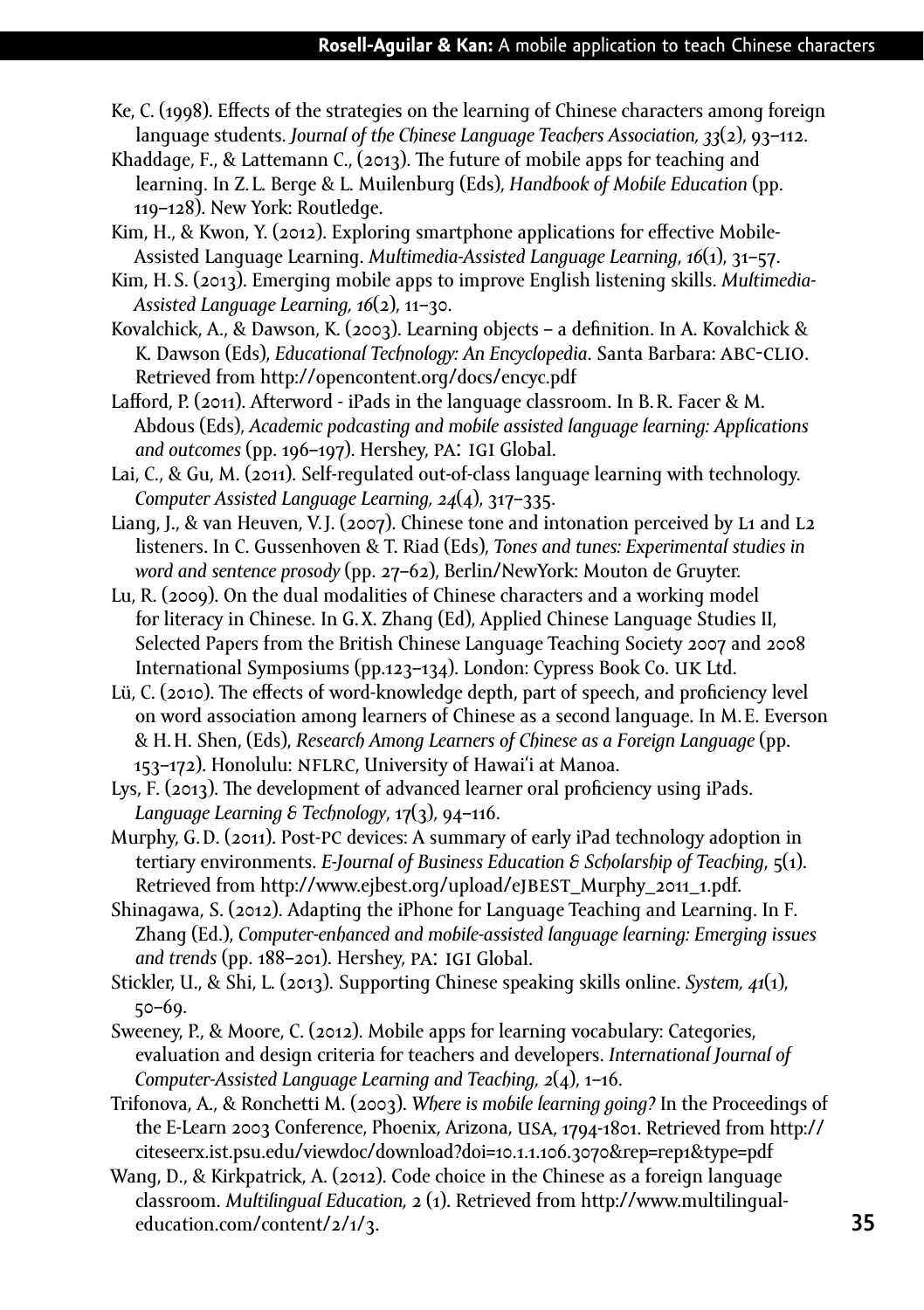- Wong, L.H., Chin, C.K., Tan, C. L., & Liu, M. (2010). Students' Personal and Social Meaning Making in a Chinese Idiom Mobile Learning Environment. *Journal of Educational Technology & Society*, 13(4).
- Xiao, Y. (2010) Discourse features and development in Chinese l2 writing. In M.E. Everson & H.H. Shen, (Eds), *Research among learners of Chinese as a foreign language* (pp. 133–151). Honolulu, hi: National Foreign Language Resource Center.
- Yang, C., & Xie, Y. (2013). Learning Chinese idioms through iPads. *Language Learning & Technology*, 17(2), 12–23.
- Yin, Y. (2003). Methods used by American Students learning Chinese characters: Report of a survey [translated from the Chinese title]. *Journal of the Chinese Language Teachers Association*, *38*(3), 69–90.

# **Author biodata**

**Fernando Rosell-Aguilar** is a lecturer in Spanish and Open Media Fellow at The Open University, United Kingdom. His research focuses on online language learning, mainly podcasting and mobile apps as teaching and learning tools, cmc learning environments (such as audio and video conferencing) and digital literacy.

**Kan, Qian** is a lecturer in Chinese and Head of Chinese at The Open University. Her research interest is technology-enhanced language learning at a distance, mainly the use of online forums in assisting the learning of Chinese language, the use of reflective forums for intercultural learning and mobile language learning.

# **Appendix A**

**36**

## *Online survey questions*

*Chinese Characters First Steps* **app survey.** This survey aims to find out more about the people who download The Open University "Chinese Characters First Steps" App and how they use it. Your answers will be completely anonymous. You will not be identifiable and we will not ask you for any contact information. It should take less than  $\tau$  minutes to complete.

By completing this survey, you give permission for the data collected to be used in an anonymous form in any written reports, presentations and published papers relating to this study for research purposes.

- 1. Why are you learning Chinese? (tick all that apply) Personal interest Intellectual challenge I have family ties with China Relevant to my profession Relevant to my current studies
- 2. How would you describe your overall level in Chinese at the moment? Absolute beginner Beginner Intermediate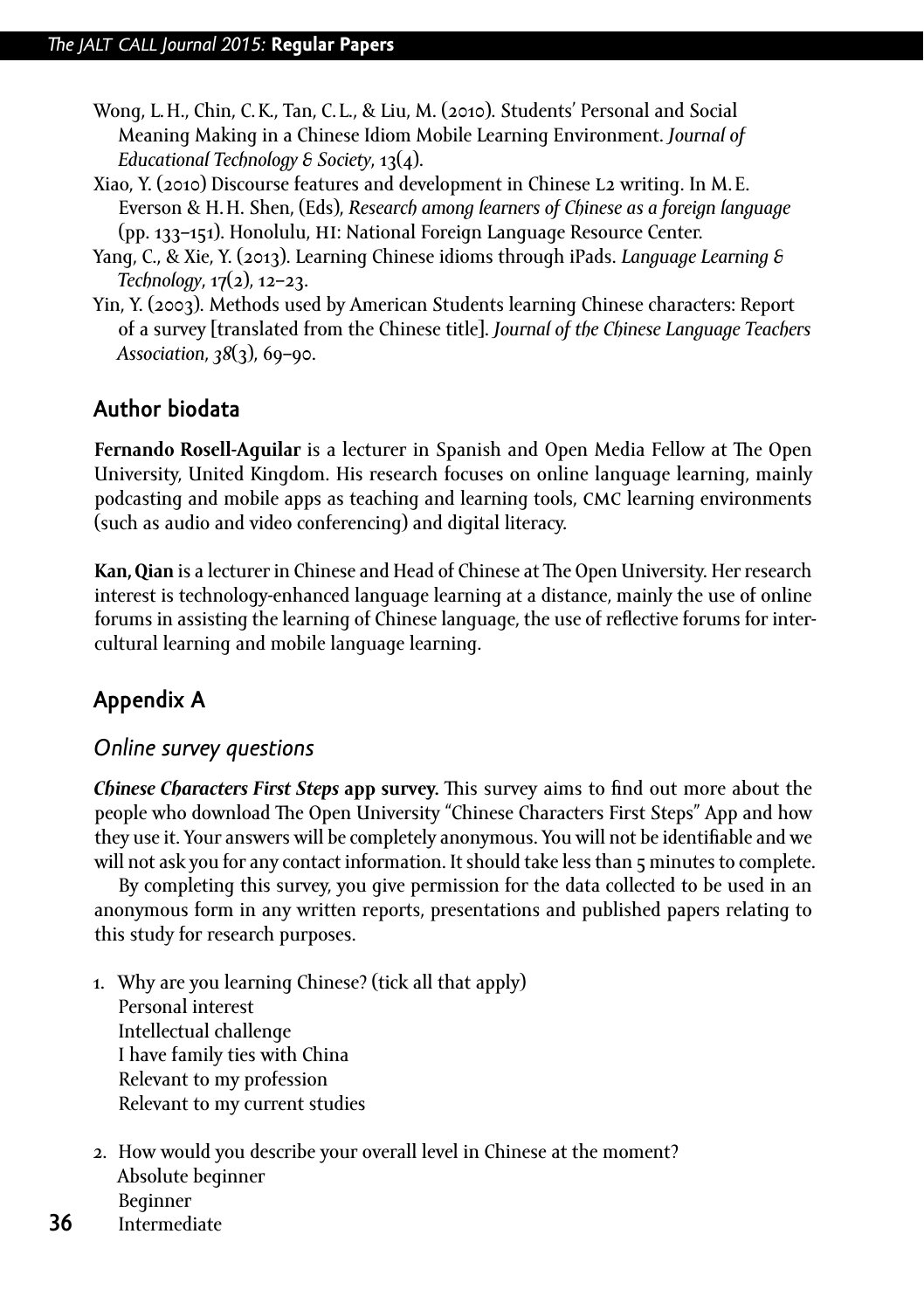Upper intermediate Advanced Near native Native

- 3. Are you currently registered or have you ever taken the L197 Beginners' Chinese course from The Open University? Yes No
- 4. Are you currently registered on a Chinese course (not at the ou)? Yes (go to question 6) No
- 5. Are you trying to learn Chinese "informally" (i.e. by yourself without signing up to a course)? Yes No
- 6. On which of the following devices do you use the *Chinese Characters First Steps* App? (tick all that apply) An iPod touch An iPhone An iPad **Other**
- 7. Do you use the *Chinese Characters First Steps* App for: Learning (I want to learn Chinese) Teaching (I teach students or family members) [go to question 15]
- 8. Do you regard the *Chinese Characters First Steps* App as: Additional to other learning I do Main source of learning
- 9. Have you upgraded your app to unlock all the content? Yes (go to question 11) No Don't know
- 10.Why haven't you upgraded your app to unlock all the content? Too expensive Not worth it I want to know more about the content before I pay for it I never pay for apps I wasn't sure how much I'd have to pay if I tried to upgrade I tried but had technical problems doing so I was not aware that I could upgrade the App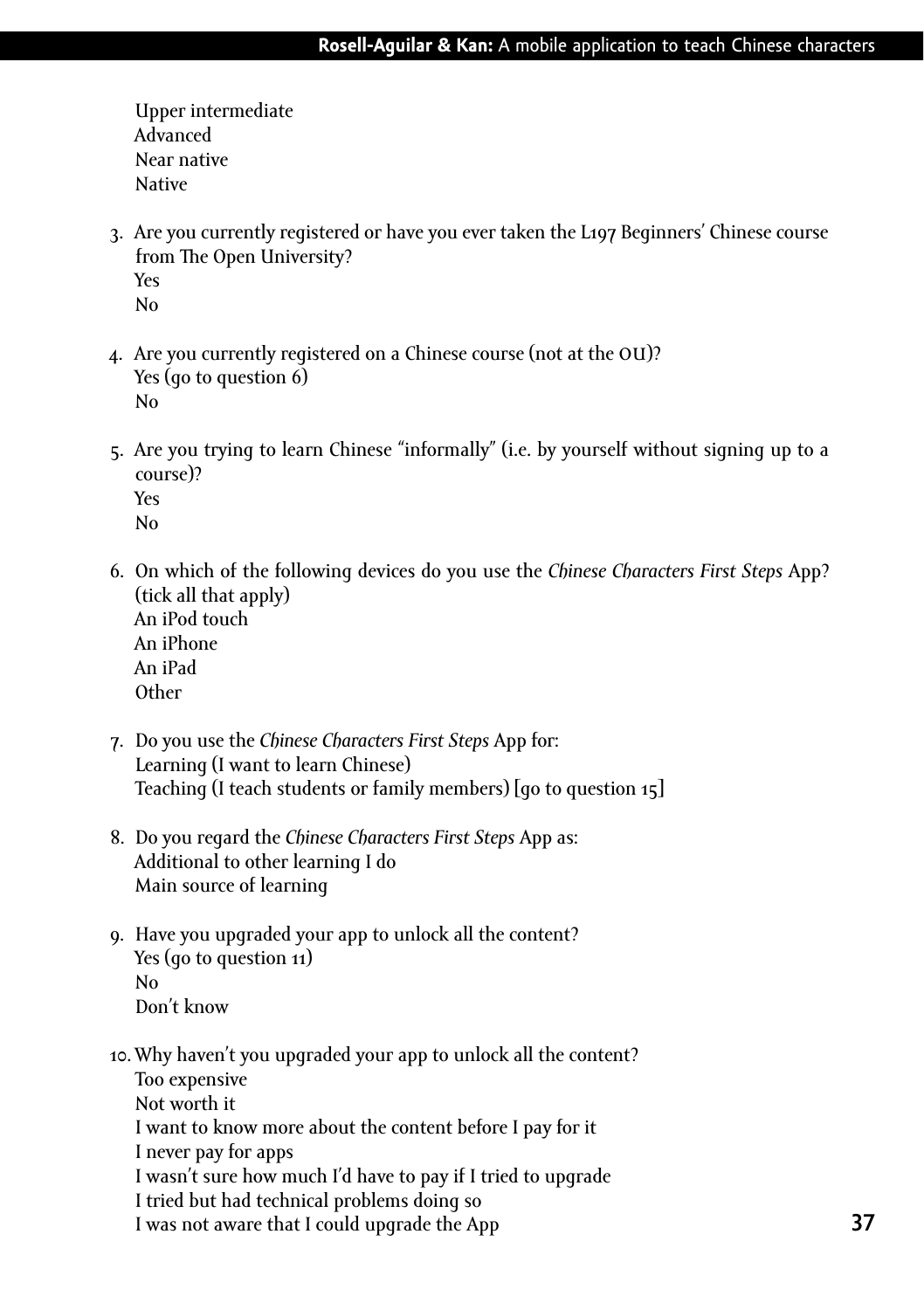#### *The jalt call Journal 2015:* **Regular Papers**

- 11. How many of the lessons in the App have you attempted?
	- 1  $2 - 5$ 6–10  $11 - 15$ 16–20

12. How many of the lessons in the App have you completed?

1  $2 - 5$ 6–10 11–15 16–20

13. How long do you normally spend using the App at a time? Less than 5 minutes About 5 minutes Between 6 and 10 minutes Around 15 minutes Between 16 and 30 minutes

- Over 30 minutes
- 14.What expectations of the app did you have when you downloaded it? (tick all that apply) I would learn to write some Chinese characters I would learn to identify some Chinese sounds I would learn to recognise some Chinese characters I would learn to say a few Chinese words I would be fluent in Chinese I had no expectations
- 15. Has the app met your expectations? Better than expected As expected Worse than expected
- 16. Please rate the overall quality of the *Chinese Characters First Steps* App Very good
	- Good ok Not so good Terrible
- 17. Do you think that practising writing the characers on screen helps to learn to write them on paper as well?

A lot

- A little
- **38** Not much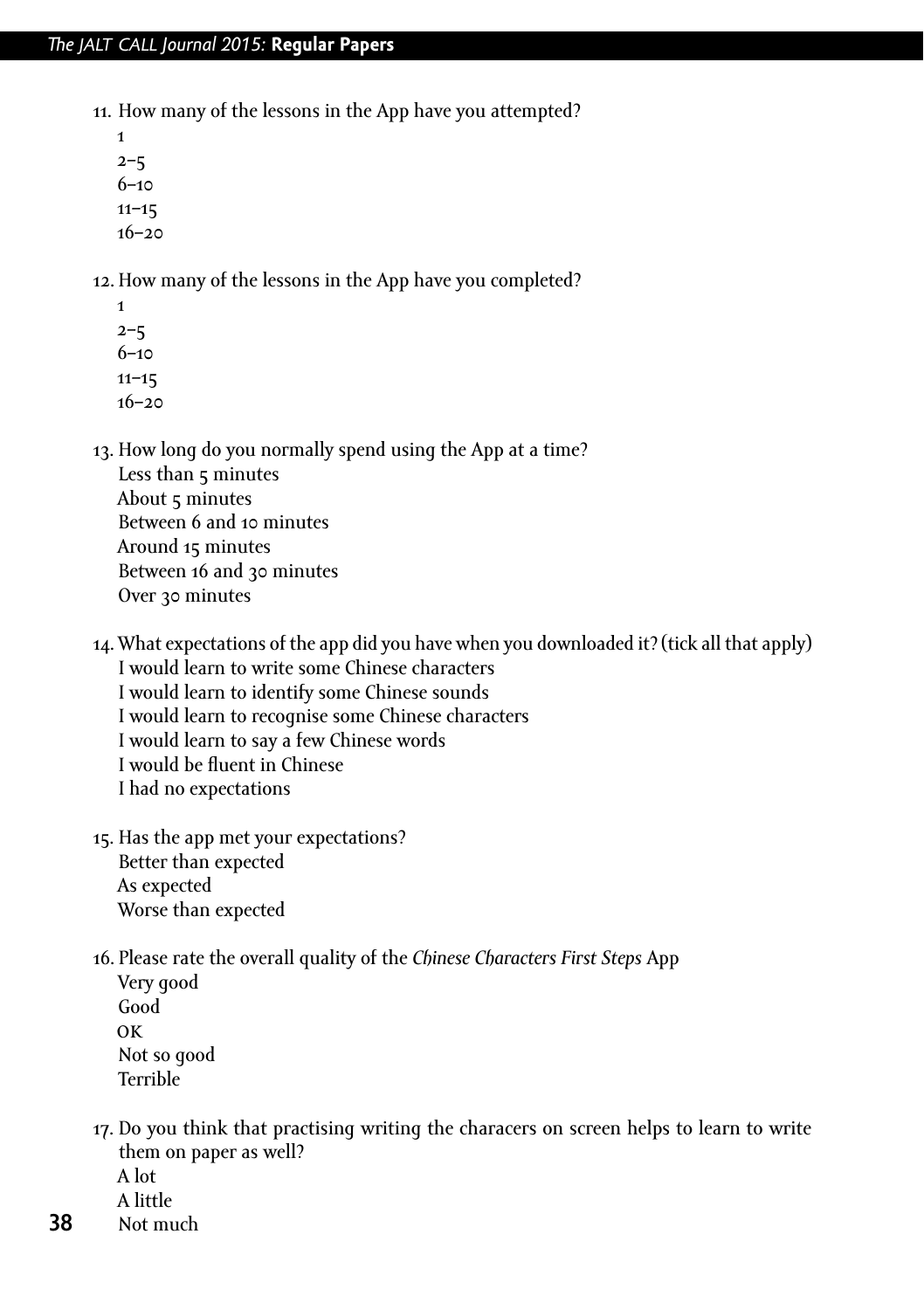Not at all I haven't tried

18. Please rate the quality of the *Chinese Characters First Steps* app for learning to write Chinese characters Very good

Good ok Not so good Terrible

19. Please rate the quality of the Chinese Characters First Steps app for learning to read Chinese characters

Very good Good ok Not so good Terrible

20.Please rate the quality of the *Chinese Characters First Steps* app for learning to recognise Chinese words

Very good Good ok Not so good Terrible

- 21. Has using the *Chinese Characters First Steps* app improved your knowledge of Chinese? Yes No
- 22.What else would you like to see available in the app?

23.How old are you?

Under 25 25–29 30–39 40–49 50–59 60–64 Over 65 24.Are you… ? Male Female